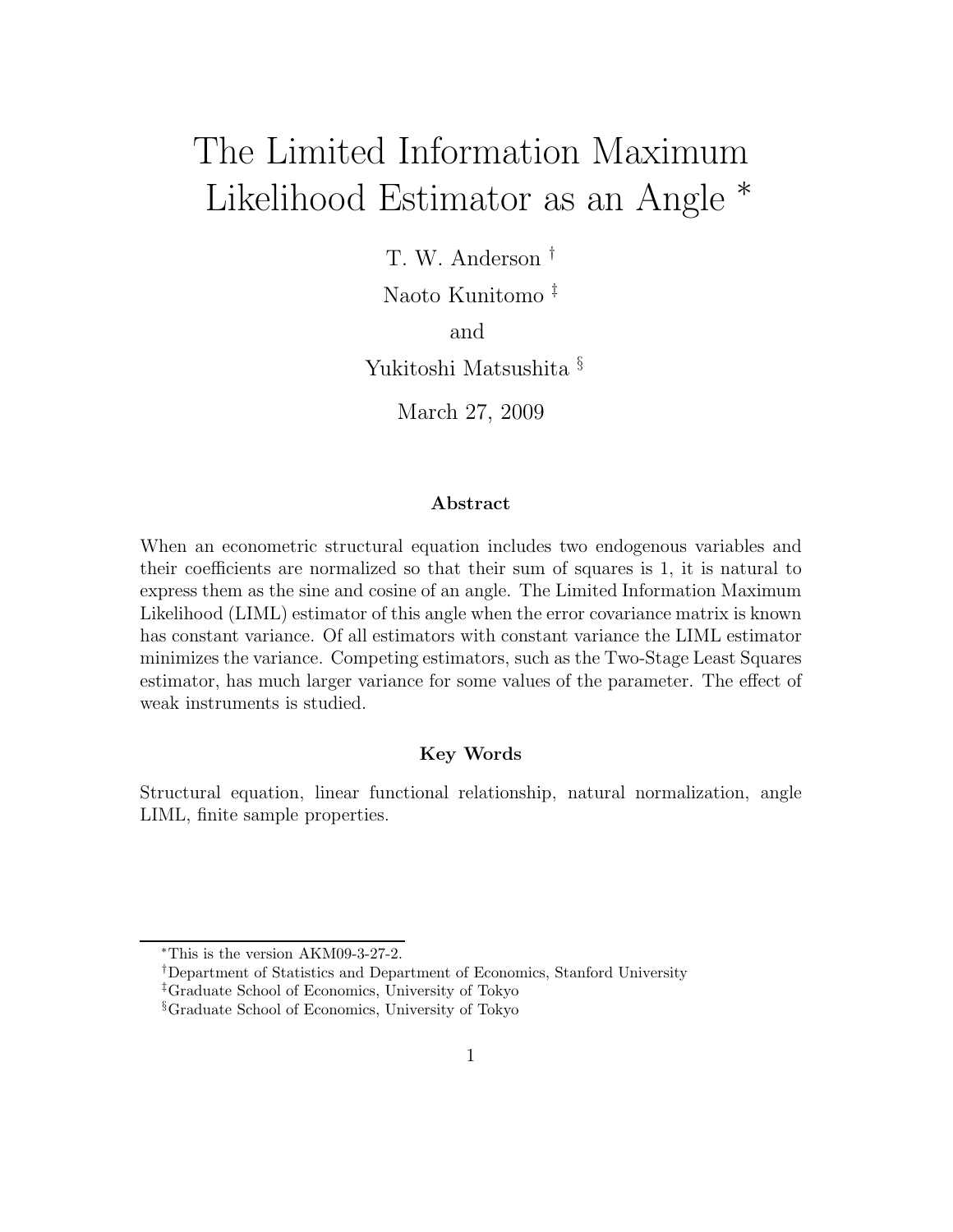#### **1. Introduction**

Anderson and Rubin (1949) developed the Limited Information Maximum Likelihood (LIML) estimator of the coefficients of a single structural equation in a simultaneus equations model. The "reduced form" of the model may be written

$$
Y = Z\Pi + V,
$$

where **Y**  $(T \times G)$  consists of endogenous or dependent variables, **Z**  $(T \times K)$  consists of exogenous or independent variables,  $\Pi$  ( $K \times G$ ) is a matrix of parameters and  $V(T \times G)$  consists of unobserved disturbances. The rows of V are independently normally distributed with mean **0** and covariance  $\Omega$ . A "structural equation" is

(1.2) 
$$
\mathbf{Y}\boldsymbol{\beta} = \mathbf{Z}_1\boldsymbol{\gamma}_1 + \mathbf{u} \ ,
$$

where  $\mathbf{Z}_1$  ( $T \times K_1$ ) consists of some  $K_1$  columns of  $\mathbf{Z}$ ,  $\boldsymbol{\beta}$  and  $\boldsymbol{\gamma}_1$  are G and  $K_1$ vectors, and  $\mathbf{u} = \nabla \beta$ . In the simple case that  $\gamma_1 = \mathbf{0}$ , the vector  $\beta$  ( $G \times 1$ ) satisfies

$$
(1.3) \t\t \Pi \beta = 0.
$$

If  $\Pi$  is known and its rank is  $G-1$ , (1.3) determines  $\beta$  except for a multiplication by a constant. That constant can be determined by setting a specified coefficient of *β* equal to 1 (the *conventional normalization*). Alternatively, the *natural normalization* is

$$
\beta' \Omega \beta = 1 .
$$

To distinguish between solutions  $\beta$  and  $-\beta$ , we can require one specified coordinate to be positive. Both normalizations were treated by Anderson and Rubin (1949). The natural normalization has the important advantage that the second-order moments are finite. [ Anderson (2008). ] Another advantage of this normalization is that parameters and maximum likelihood estimators transform simply under linear transformations of the observed variables.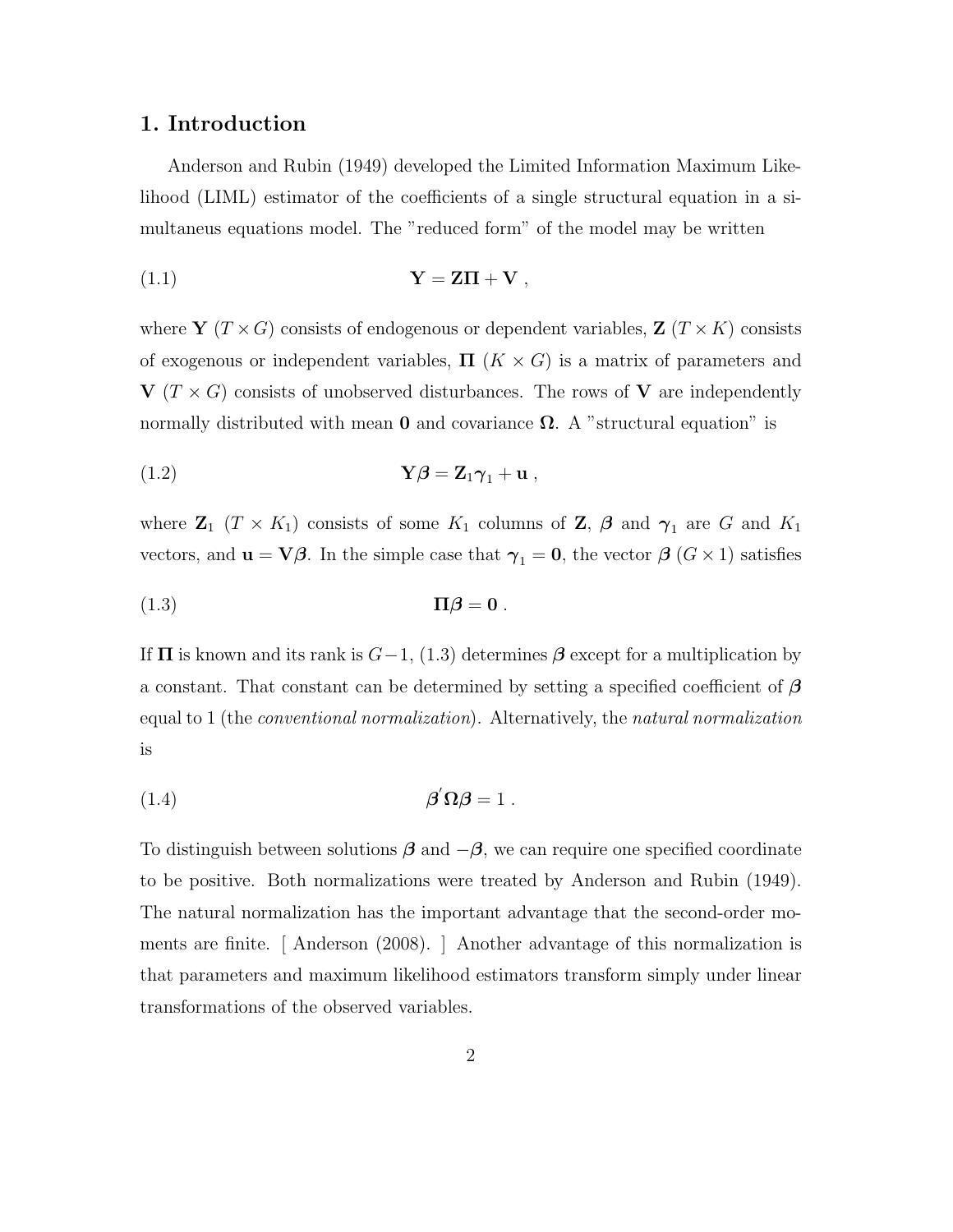If  $G = 2$  and  $\Omega = I_2$ , the normalization (1.4) is

(1.5) 
$$
\beta' \Omega \beta = \beta_1^2 + \beta_2^2 = 1,
$$

where  $\boldsymbol{\beta} = (\beta_1, \beta_2)'$ . Thus  $\boldsymbol{\beta}$  can be represented as

(1.6) 
$$
\boldsymbol{\beta} = \begin{pmatrix} \beta_1 \\ \beta_2 \end{pmatrix} = \begin{pmatrix} \cos \theta \\ \sin \theta \end{pmatrix} ,
$$

where

$$
\tan \theta = \frac{\sin \theta}{\cos \theta} = \frac{\beta_2}{\beta_1} .
$$

Then  $\Pi$  ( $K \times 2$ ) satisfying (1.3) can be represented as

(1.7) 
$$
\Pi = \pi \left( -\sin \theta, \cos \theta \right),
$$

where  $\pi$  is a  $K \times 1$  vector. We shall call (1.6) the *angle form of the structural coefficient*. Note that  $tr\mathbf{\Pi}'\mathbf{\Pi} = \pi'\pi$ .

If  $G = 3$  and  $\Omega = I_3$ , the parameter  $\beta$  is a point on the unit sphere  $\beta_1^2 + \beta_2^2 + \beta_3^2 = 1$ and can be represented in terms of latitude and longitude. [ Anderson (2003), Section 2.7. ]

The model consisting of (1.1), (1.3) and (1.4) with  $\Omega = I_G$  is invariant with respect to orthogonal transformations. Let  $\Phi$  be an orthogonal matrix,

(1.8) 
$$
\mathbf{Y}^* = \mathbf{Y} \mathbf{\Phi} \ , \ \mathbf{V}^* = \mathbf{V} \mathbf{\Phi} \ , \ \ \mathbf{\Pi}^* = \mathbf{\Pi} \mathbf{\Phi} \ , \ \ \boldsymbol{\beta}^* = \mathbf{\Phi}' \boldsymbol{\beta} \ .
$$

Then

(1.9) 
$$
\mathbf{Y}^* = \mathbf{Z}\mathbf{\Pi}^* + \mathbf{V}^*, \ \ \mathbf{\Pi}^* \boldsymbol{\beta}^* = \mathbf{0}, \ \ \boldsymbol{\beta}^{*'} \boldsymbol{\beta}^* = 1,
$$

which correspond to (1.1), (1.3) and (1.4). A particular orthogonal matrix is  $\Phi =$  $-\mathbf{I}_G$ ; the model is invariant with respect to reflections.

When  $G = 2$ ,  $\Phi$  can be written

(1.10) 
$$
\mathbf{\Phi} = \begin{bmatrix} \cos \phi & -\sin \phi \\ \sin \phi & \cos \phi \end{bmatrix}.
$$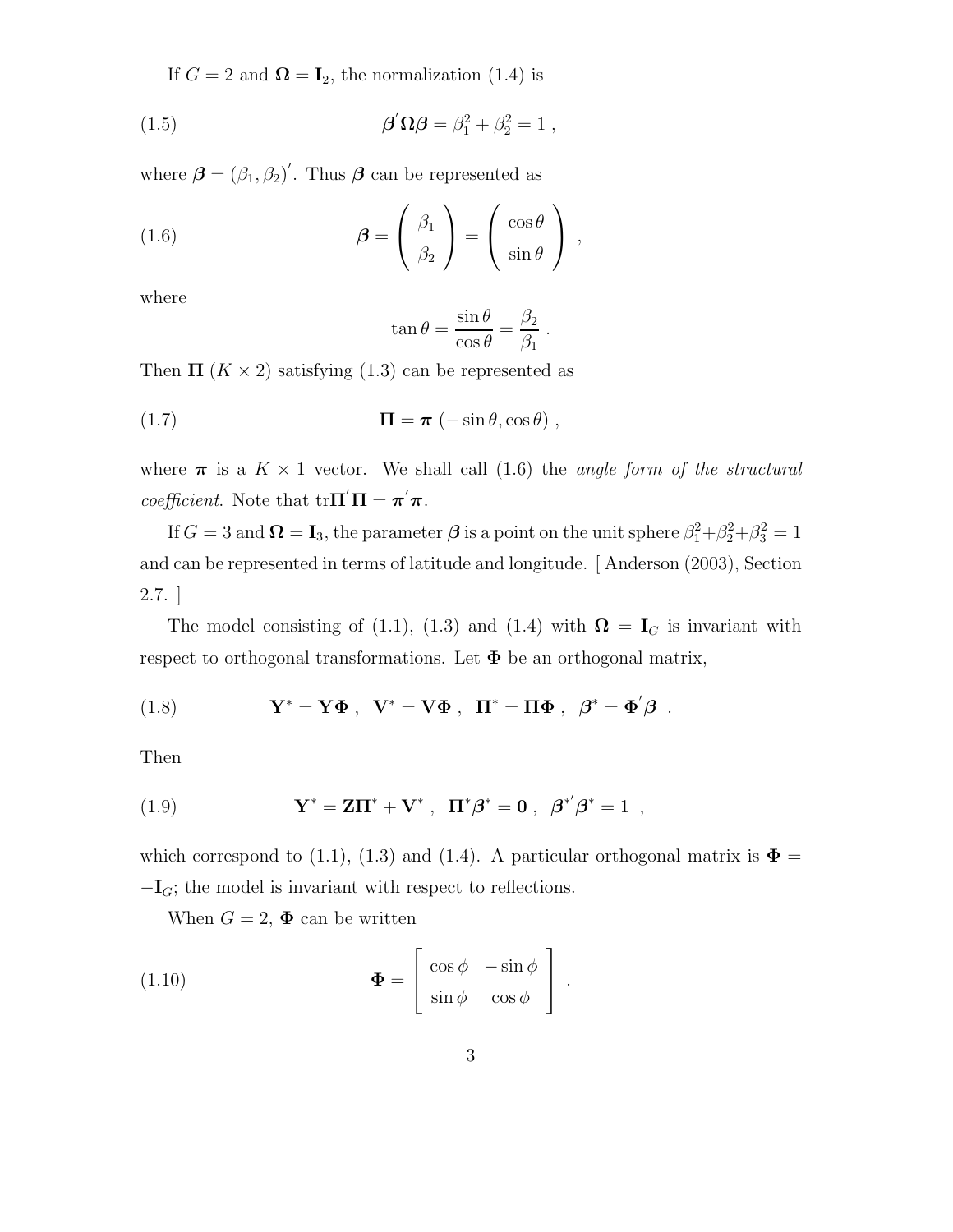Then

(1.11) 
$$
\beta^* = \Phi' \beta = \begin{bmatrix} \cos \phi & \sin \phi \\ -\sin \phi & \cos \phi \end{bmatrix} \begin{bmatrix} \cos \theta \\ \sin \theta \end{bmatrix} = \begin{bmatrix} \cos(\theta - \phi) \\ \sin(\theta - \phi) \end{bmatrix}.
$$

A rotation of *β* in the angular form corresponds to a translation of the angle.

If  $\gamma_1 = 0$  and  $\beta_1 = 1$ , the structural equation (1.2) is

$$
\mathbf{y}_1 = -\beta_2 \mathbf{y}_2 + \mathbf{u} \;,
$$

where  $\mathbf{Y} = (\mathbf{y}_1, \mathbf{y}_2)$  and the angle representation is written as

(1.13) 
$$
\beta_2 = \frac{\sin \theta}{\cos \theta} = \tan \theta.
$$

On the other hand, if  $\gamma_1 = 0$  and  $\beta_2 = 1$ , the structural equation (1.2) is written as

$$
\mathbf{y}_2 = -\beta_1 \mathbf{y}_1 + \mathbf{u}' \,,
$$

and the angle representation is

(1.15) 
$$
\beta_1 = \cot \theta = \frac{1}{\tan \theta}.
$$

In this paper we consider the distribution of the angle LIML estimator, which is invariant to orthogonal transformations, in a systematic way. On the other hand, the Two-Stage Least Squares (TSLS) estimator and the Generalized Method of Moments (GMM) estimator for coefficients, which have been often used in recent econometric studies, depend crucially on the particular normalization chosen in advance. (See Anderson and Sawa (1977).) This issue is related to the properties of alternative estimators and the optimality of estimation in structural equations. Some aspects of the related problems have been discussed by Anderson, Stein and Zaman (1985), Hiller (1990) and Chamberlain (2007). In particular we shall investigate the behavior of the adaptation of the LIML estimator to the case of **Ω** known, that is, the LIMLK estimator, and compare it to the TSLS estimator in some detail. This simple case makes clearer some properties of these estimators.

A typical and simple application of simultaneous equations has been the econometric analysis of the demand-supply relation in markets. In such case we could take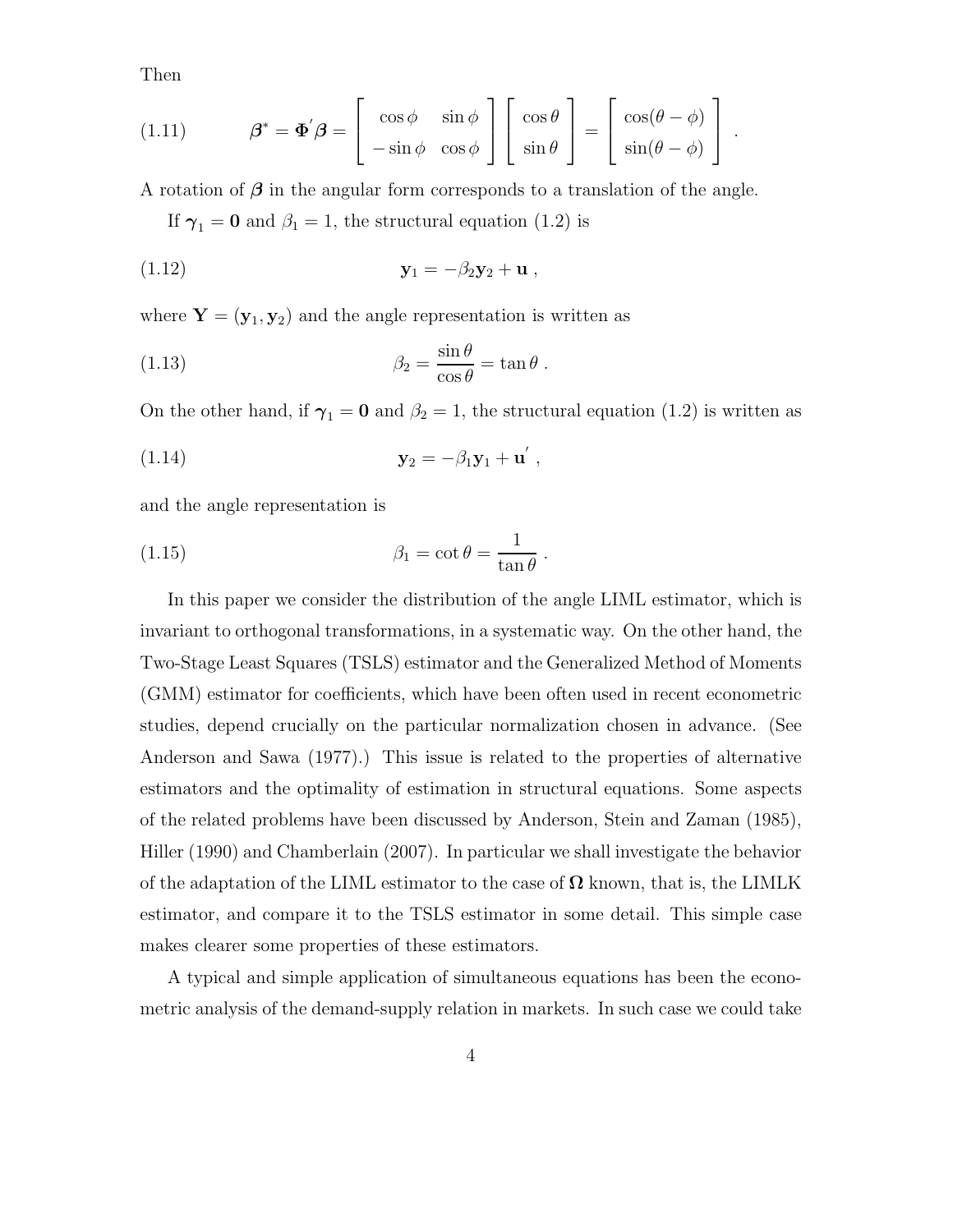the log-quantity as  $y_1$  and the log-price as  $y_2$ , and then we can estimate the price elasticity of the demand, for instance. The LIML estimate of the price elasticity is *invariant* whether we estimate it by using the demand function or *the inversedemand function* as economists often do their empirical analysis interchangeably in real applications.

# **2.** Inference when  $G = 2$  and  $\Omega = I_2$

The maximum likelihood estimator of **Π** when **Π** is unrestricted is

(2.1) 
$$
\mathbf{P} = \mathbf{A}^{-1} \mathbf{Z}' \mathbf{Y} , \quad \mathbf{A} = \mathbf{Z}' \mathbf{Z} .
$$

Let

(2.2) 
$$
\mathbf{G} = \mathbf{P}' \mathbf{A} \mathbf{P} , \ \ \bar{\mathbf{G}} = \frac{1}{T} \mathbf{G} = \mathbf{P}' \bar{\mathbf{A}} \mathbf{P} , \ \ \bar{\mathbf{A}} = \frac{1}{T} \mathbf{A} .
$$

Note that **P** is a sufficient statistic for **Π**, which is the only parameter when  $\Omega$  is known.

Let  $d_1$  and  $d_2$   $(d_1 < d_2)$  be the roots of

(2.3) 
$$
0 = |\bar{G} - dI_2| = d^2 - (\bar{g}_{11} + \bar{g}_{22})d + \bar{g}_{11}\bar{g}_{22} - \bar{g}_{12}^2,
$$

where  $\bar{\mathbf{G}} = (\bar{g}_{ij})$ . The smaller root of (2.3) is

(2.4) 
$$
d_1 = \frac{1}{2} \left[ \bar{g}_{11} + \bar{g}_{22} - \sqrt{(\bar{g}_{11} - \bar{g}_{22})^2 + 4\bar{g}_{12}^2} \right].
$$

The LIMLK estimator **b** of  $\boldsymbol{\beta}$  with the natural normalization satisfies  $1 = \mathbf{b}'\mathbf{b} =$  $b_1^2 + b_2^2$  and

(2.5) 
$$
\mathbf{0} = (\bar{\mathbf{G}} - d_1 \mathbf{I}_2) \mathbf{b} \n= \begin{bmatrix} (\bar{g}_{11} - d_1)b_1 + \bar{g}_{12}b_2 \\ \bar{g}_{21}b_1 + (\bar{g}_{22} - d_1)b_2 \end{bmatrix}.
$$

The second component of (2.5) leads to the LIMLK estimator of  $\theta$  as the solution of

(2.6) 
$$
\tan \hat{\theta} = \frac{b_2}{b_1} = -\frac{2\bar{g}_{21}}{\bar{g}_{22} - \bar{g}_{11} + \sqrt{(\bar{g}_{22} - \bar{g}_{11})^2 + 4\bar{g}_{12}^2}}.
$$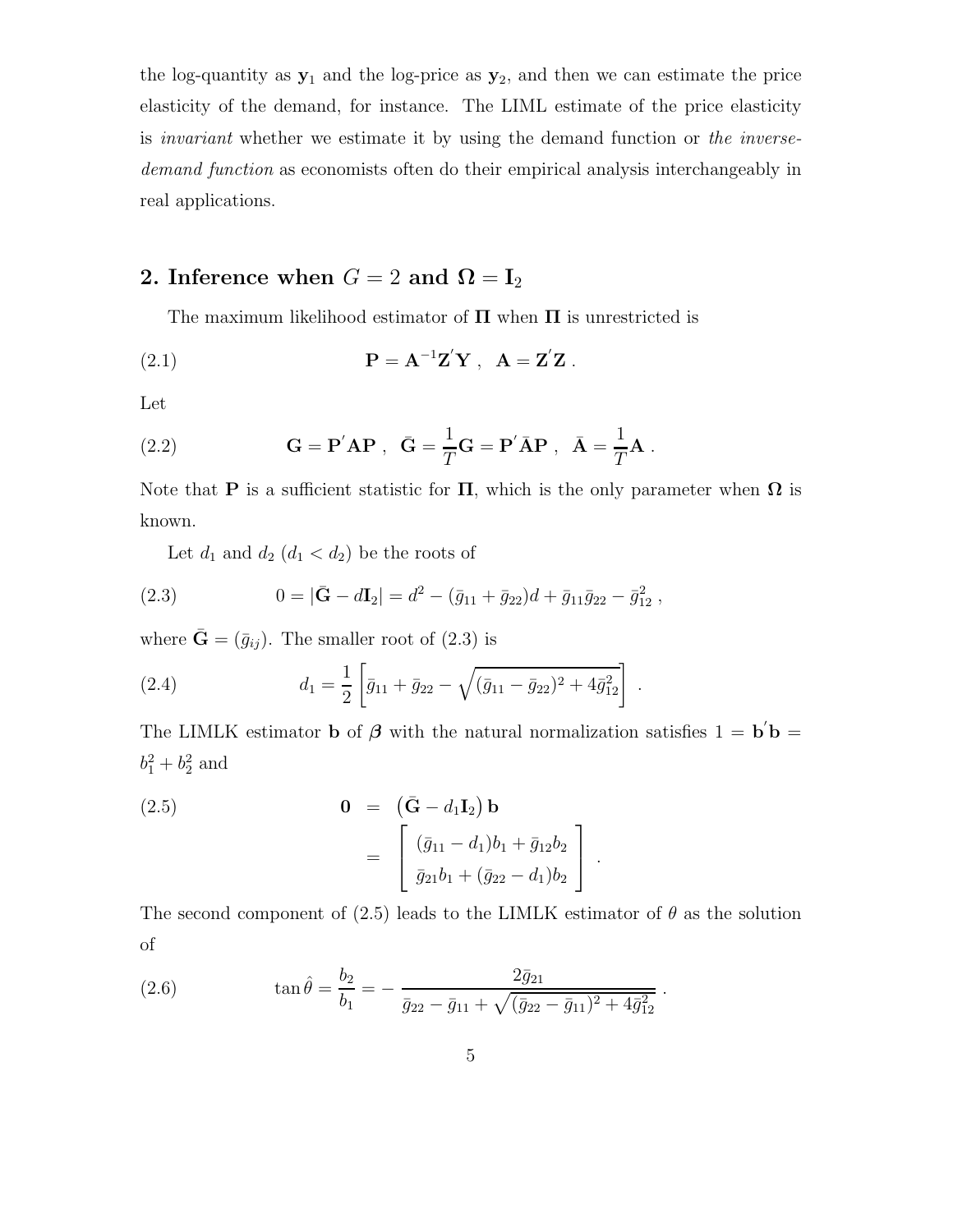Note that the denominator of (2.6) is positive.

The Two-Stage Least Squares (TSLS) estimator is defined by the second component of  $(2.5)$  with  $d_1$  replaced by 0. The equation is

(2.7) 
$$
\bar{g}_{21}b_1 + \bar{g}_{22}b_2 = 0.
$$

The TSLS estimator of  $\theta$  is defined by

(2.8) 
$$
\tan \hat{\theta}_{TS} = \frac{b_2}{b_1} = -\frac{\bar{g}_{21}}{\bar{g}_{22}}.
$$

Note that the sign of  $\tan \hat{\theta}_{TS}$  is the same as the sign of  $\tan \hat{\theta}$  and

|tan ˆθT S| < |tan ˆ (2.9) θ| .

In a sense tan  $\hat{\theta}_{TS}$  is biased towards 0.

A transformation (1.8) effects a transformation of **P** to

$$
P^* = P\Phi
$$

and **b**, the solution to (2.5), to

(2.11) 
$$
\mathbf{\Phi}' \mathbf{b} = \mathbf{b}^* = \begin{bmatrix} b_1^* \\ b_2^* \end{bmatrix}.
$$

Then  $\hat{\theta}$  defined by (2.5) is transformed to  $\hat{\theta}^*$  defined by

(2.12) 
$$
\frac{b_2^*}{b_1^*} = \tan \hat{\theta}^*.
$$

Thus  $\hat{\theta}^* = \hat{\theta} - \phi$ .

**Theorem 1** : Let  $\theta^* = \theta - \phi$ ,  $d_1$  be the smaller root of (2.3), **b** the vector satisfying (2.5) and  $\hat{\theta}$  the solution to (2.6). Let  $d_1^*$ ,  $\mathbf{b}^*$  and  $\hat{\theta}^*$  be the root, vector and the angle for the model transformed by (1.8). Then  $\hat{\theta} - \theta = \hat{\theta}^* - \theta^*$ .

Note that the distribution of  $\hat{\theta} - \theta$  is symmetric. In this sense  $\hat{\theta}$  is an unbiased estimator of  $\theta$ . Theorem 1 implies that the distribution of  $\hat{\theta} - \theta$  is independent of  $\theta$ .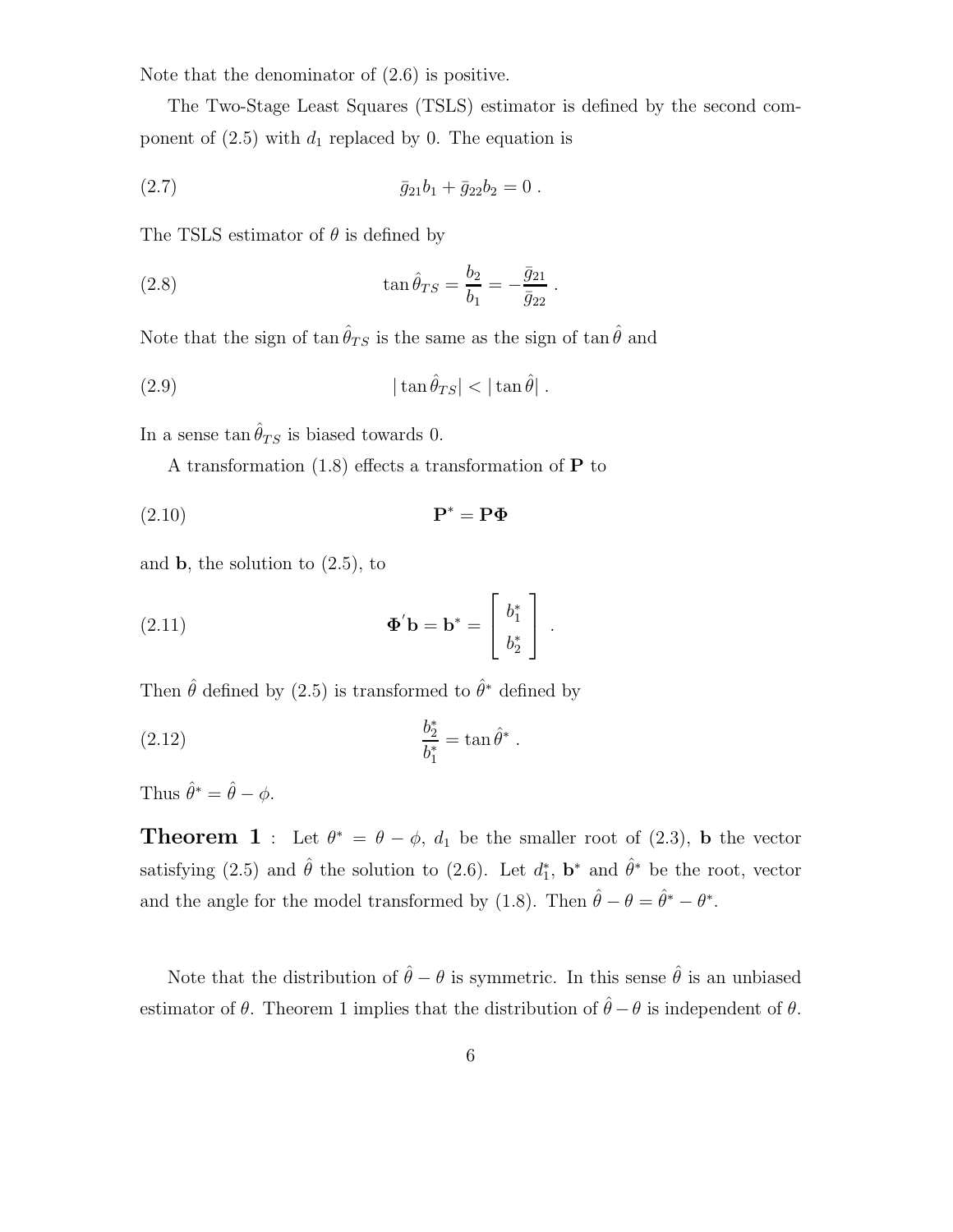The variance of the maximum likelihood estimator  $\hat{\theta}$  is *invariant* under orthogonal transformations.

Consider the transformation

(2.13) 
$$
Z^{+} = ZM , \Pi^{+} = M^{-1}\Pi ,
$$

where  $M$  is nonsingular, then  $(1.3)$  is transformed to

$$
(2.14) \t\t \t\t \mathbf{\Pi}^+\boldsymbol{\beta}=\mathbf{0}.
$$

Furthermore, **A** transforms to  $A^+ = M'AM$ , **P** transforms to  $P^+ = M^{-1}P$  and  $P'AP = P^{+'}A^{+}P^{+}.$ 

**Corollary 1** : The LIMLK estimator with the natural normalization is invariant with respect to the transformation  $(2.13)$ .

Anderson (2008) has shown that the normalization (1.4) implies that  $\mathcal{E}(\mathbf{b}'\mathbf{b})$  < ∞.

Note that the LIMLK estimator of  $\theta$  or of  $\beta_2/\beta_1$  is unaffected by a scale trnsformation; that is, the LIMLK estimator of  $\beta_2/\beta_1$  based on **G** is the same as the LIMLK estimator based on  $c\mathbf{G}$ , where  $c > 0$ . Similarly the TSLS estimator is unaffected by a scale transformation.

### **3. A Canonical Form**

Make the transformation (2.13) so that  $\bar{\mathbf{A}}^+ = \mathbf{I}_K$ , that is,  $\mathbf{M}' \bar{\mathbf{A}} \mathbf{M} = \mathbf{I}_K$ . Let  $\mathbf{P}^+ = \mathbf{M}^{-1} \mathbf{P} = \mathbf{Q}$  and

(3.1) 
$$
M^{-1}P = Q, \quad M^{-1}\pi = \eta, M^{-1}\Pi = \eta(-\sin\theta, \cos\theta).
$$

In the case of  $G = 2$ , the model is

(3.2) 
$$
\mathbf{Q} = \boldsymbol{\eta} \left( -\sin \theta, \cos \theta \right) + \mathbf{W} ,
$$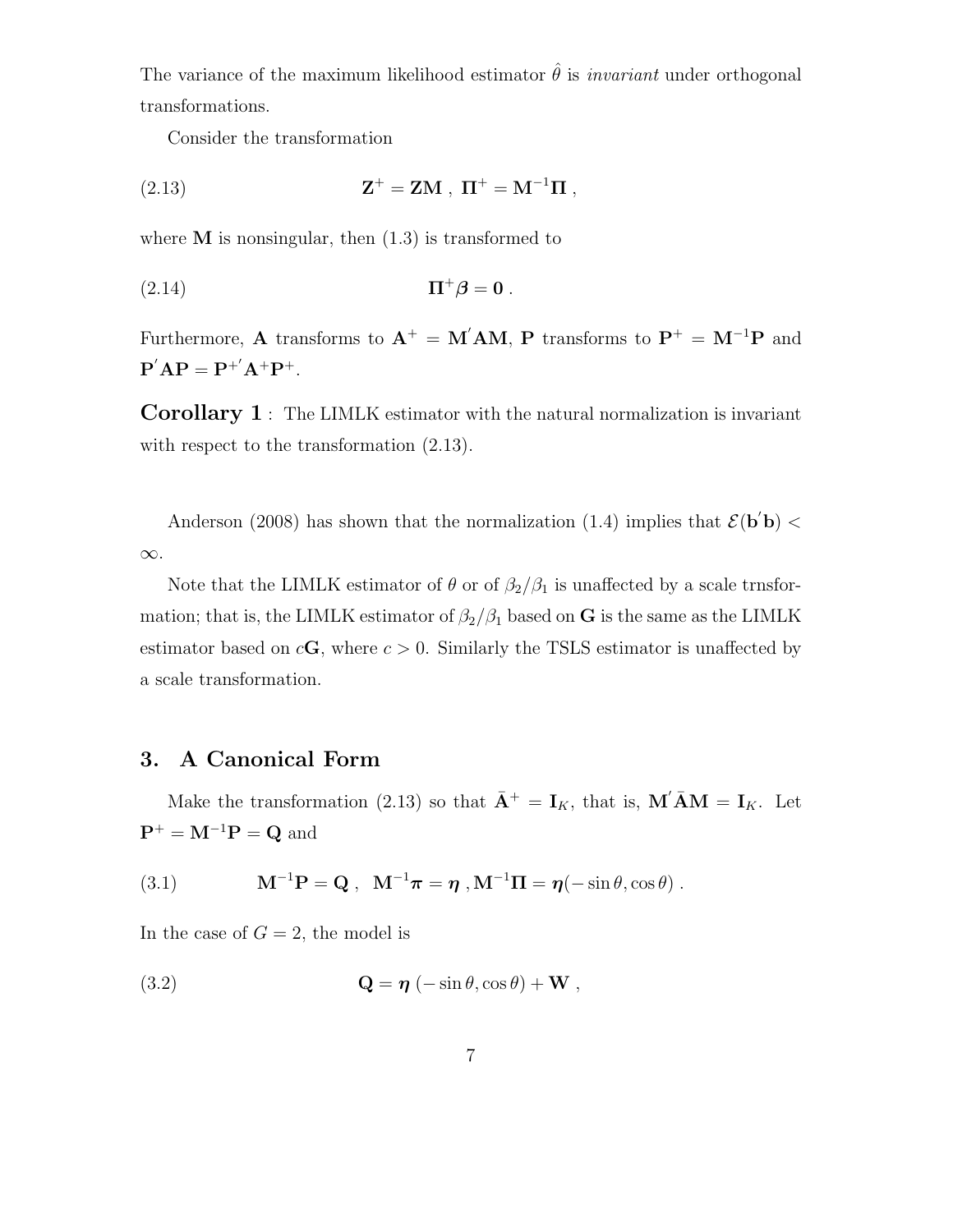where

(3.3) 
$$
\mathbf{W} = \mathbf{M}^{-1} \mathbf{A}^{-1} \mathbf{Z}' \mathbf{V} = \mathbf{M}' \mathbf{Z}' \mathbf{V} ,
$$

and the rows of **W** are independently distributed according to  $N(\mathbf{0}, \mathbf{I}_2)$ . Note that  $\bar{\mathbf{G}} = \mathbf{P}' \bar{\mathbf{A}} \mathbf{P} = \mathbf{Q}' \mathbf{Q}$  and

(3.4) 
$$
\mathbf{\Pi}' \bar{\mathbf{A}} \mathbf{\Pi} = \mathbf{\eta}' \mathbf{\eta} \begin{bmatrix} -\sin \theta \\ \cos \theta \end{bmatrix} (-\sin \theta, \cos \theta).
$$

The "canonical form" is closely related to the classical "errors-in-variables" model, also known as a "linear functional relationship" in statistics. Suppose  $Q =$  $(q_{ki}), k = 1, \cdots, K; i = 1, 2, \mathcal{E}(q_{ki} - \mu_{ki}) = 0, \mathcal{E}(q_{ki} - \mu_{ki})^2 = \sigma^2, \mathcal{E}(q_{k1} - \mu_{k1})(q_{k2} - \mu_{k1})$  $\mu_{k2}$ ) = 0. The pairs  $(\mu_{k1}, \mu_{k2})$  are considered to lie on a straight line

(3.5) 
$$
\mu_{k2} = \alpha + \rho \mu_{k1} , k = 1, \cdots, K.
$$

When  $\alpha = 0$  and  $\rho = \tan \theta$ , this model corresponds to (3.2). Adcock (1878) recommended estimating  $\alpha$  and  $\rho$  by minimizing

(3.6) 
$$
\sum_{k=1}^{K} [(q_{k1} - \mu_{k1})^2 + (q_{k2} - \mu_{k2})^2]
$$

subject to (3.5). This solution agrees with the LIMLK estimator. Anderson (1976) pointed out this relationship between the LIMLK estimator and the maximum likelihood estimator of the slope in the linear functional relationships. See also Anderson (1982) and Anderson and Sawa (1982).

In the linear functional relationship in terms of (3.5) it is natural to describe the line by the angle it makes with the first coordinate axis and the intercept on one of the coordinate axis. The estimator of this angle was studied by Anderson (1976).

## **4. Admissibility of the LIMLK estimator**

Anderson, Stein and Zaman (1985) have considered the best invariant estimator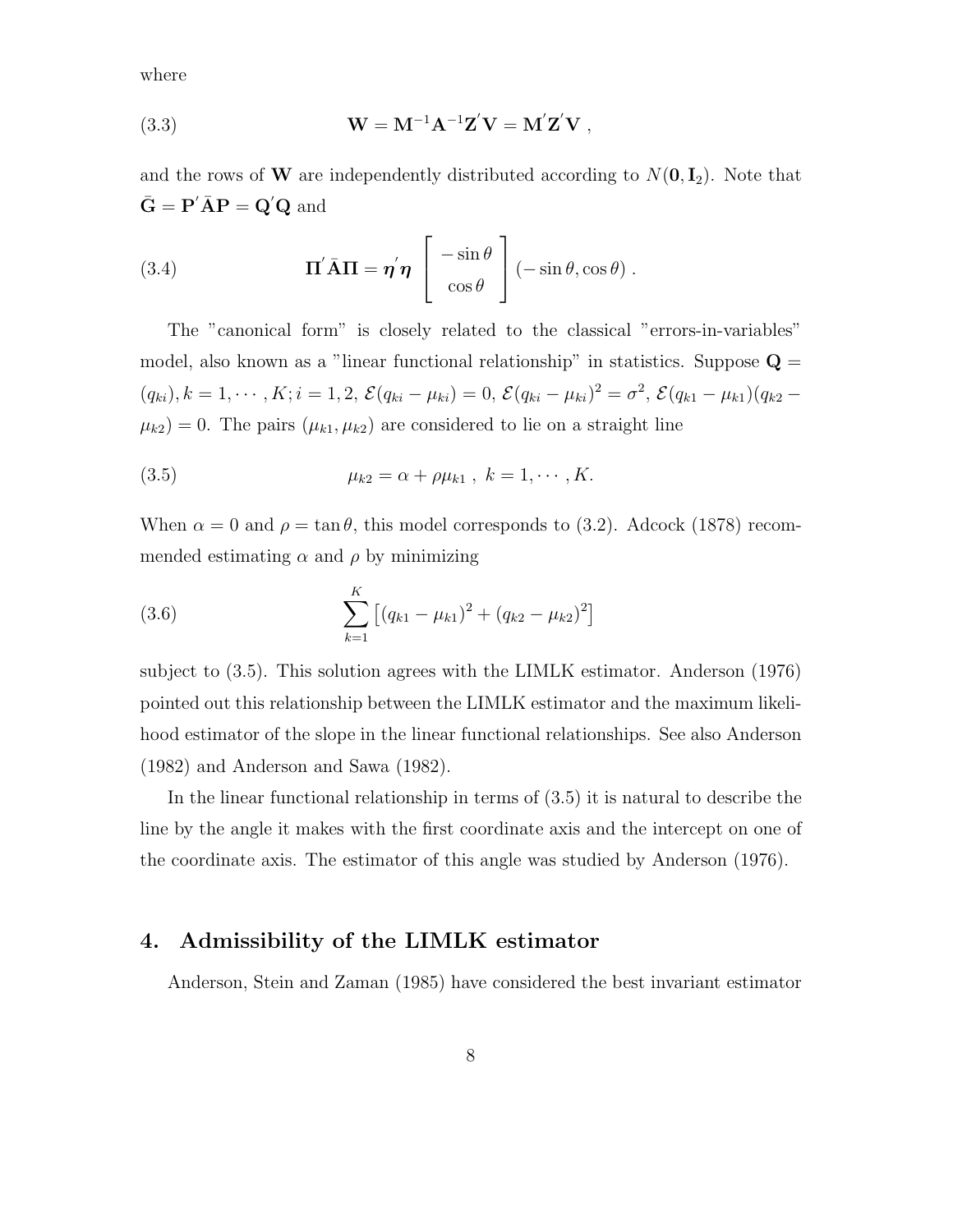of a direction. The model corresponds to (3.2) with  $\eta' \eta = \lambda^2$ . The loss function is

(4.1)  
\n
$$
L(\boldsymbol{\beta}, \lambda^2; \hat{\boldsymbol{\beta}}) = 1 - (\boldsymbol{\beta}' \hat{\boldsymbol{\beta}})^2
$$
\n
$$
= 1 - \left[ (\cos \theta, \sin \theta) \left( \begin{array}{c} \cos \hat{\theta} \\ \sin \hat{\theta} \end{array} \right) \right]^2
$$
\n
$$
= \sin^2(\hat{\theta} - \theta).
$$

**Lemma 1**: Let  $\boldsymbol{\beta}^* = \boldsymbol{\Phi}' \boldsymbol{\beta}$  and  $\hat{\boldsymbol{\beta}}^* = \boldsymbol{\Phi}' \hat{\boldsymbol{\beta}}$  as in (1.11). Then

(4.2) 
$$
L(\boldsymbol{\beta}^*, \lambda^2; \hat{\boldsymbol{\beta}}^*) = L(\boldsymbol{\beta}, \lambda^2; \hat{\boldsymbol{\beta}}).
$$

Let  $\boldsymbol{\beta}^- = -\boldsymbol{\beta}$  and  $\hat{\boldsymbol{\beta}}^- = -\hat{\boldsymbol{\beta}}$ . Then

(4.3) 
$$
L(\boldsymbol{\beta}^{-}, \lambda^{2}; \hat{\boldsymbol{\beta}}^{-}) = L(\boldsymbol{\beta}, \lambda^{2}; \hat{\boldsymbol{\beta}}).
$$

**Proof**: The left-hand side of  $(4.3)$  is 1 minus

(4.4) 
$$
\beta^{*'}\hat{\beta}^{*} = \beta'\Phi\Phi'\hat{\beta} = \beta'\hat{\beta}.
$$

#### **Q.E.D.**

The loss function  $L(\boldsymbol{\beta}, \lambda^2; \hat{\boldsymbol{\beta}})$  is invariant under rotations and reflections.

**Lemma 2** : Under the transformation (1.8),  $\mathcal{E}(\hat{\theta} - \theta)^2$  is invariant.

Anderson, Stein and Zaman (1985) showed that of all invariant procedures the LIMLK estimator has minimum loss.

By using the Taylor series expansion of  $\sin x = x - x^3/6 + x^5/120 - \cdots$ , we obtain an approximation

(4.5) 
$$
\mathcal{E}\sin^2(\hat{\boldsymbol{\theta}}-\boldsymbol{\theta}) \sim \mathcal{E}(\hat{\theta}-\theta)^2 - \frac{1}{3}\mathcal{E}(\hat{\theta}-\theta)^4 + \frac{2}{45}\mathcal{E}(\hat{\theta}-\theta)^6 + \cdots
$$

## **5. Empirical Distributions**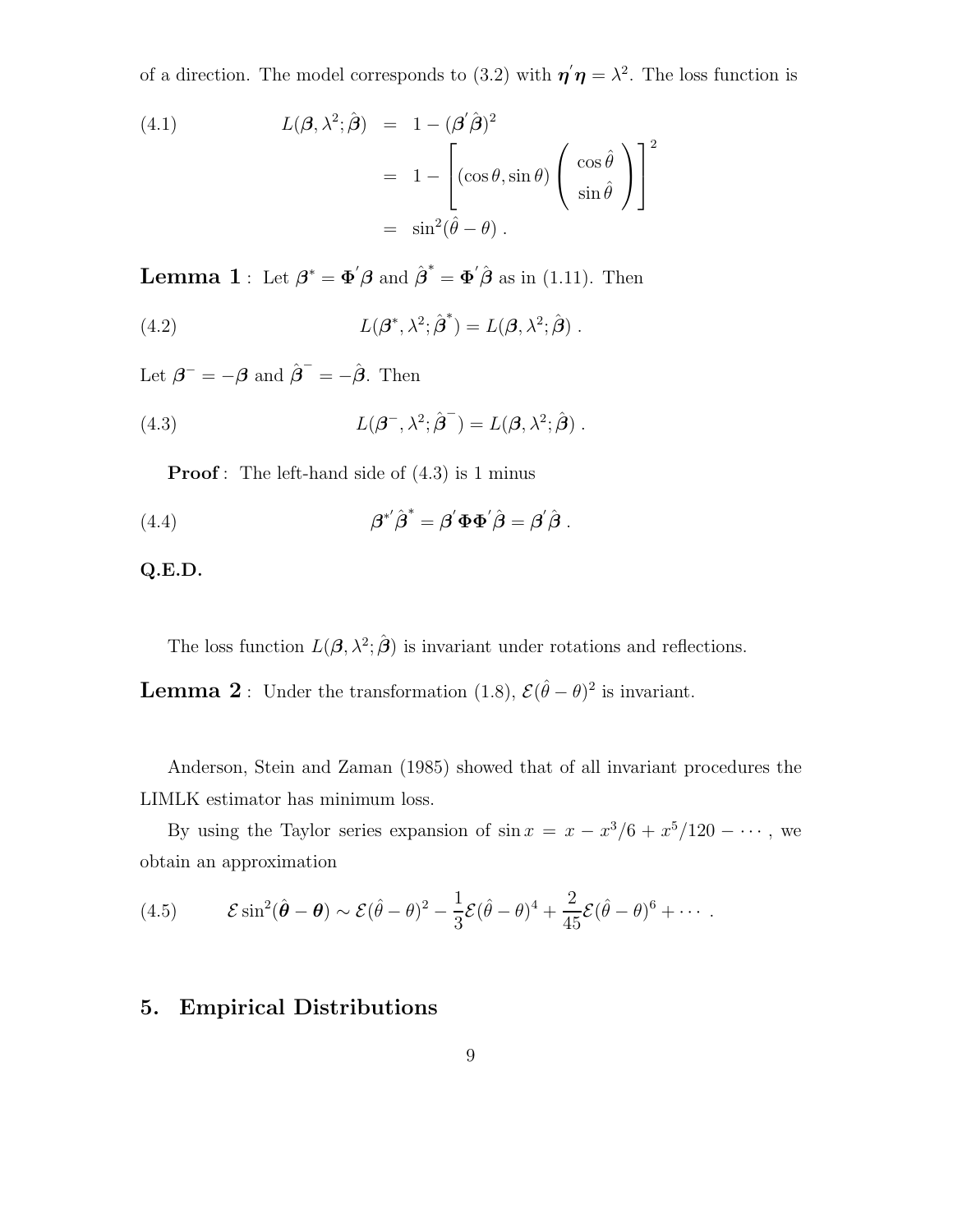We write  $(3.2)$  as

(5.1) 
$$
q_{k1} = -\eta_k \sin \theta + w_{k1} , \quad q_{k2} = \eta_k \cos \theta + w_{k2} ,
$$

where the random variables  $\{w_{kj}\}, k = 1, \cdots, K, j = 1, 2$ , are  $N(0, 1)$ . Define

(5.2) 
$$
\lambda^2 = \eta' \eta \ , \ \alpha' = (-\sin \theta, \cos \theta) \ .
$$

The matrix  $\mathbf{Q}'\mathbf{Q}$  has a noncentral Wishart distribution with covariance matrix  $\mathbf{I}_2$ , noncentrality matrix  $\eta' \eta \alpha \alpha'$  and K degrees of freedom [Anderson and Girshick (1944)]. The exact distributions of **b** and  $\hat{\theta}$  have been given by Anderson and Sawa (1982), but they are very complicated.

The asymptotic expansions of the distributions of the angle LIMLK and TSLS estimators ( $\lambda \to \infty$ , K fixed) are

(5.3) 
$$
P(\lambda(\hat{\theta}_{LIMLK} - \theta) \le \xi) = \Phi(\xi) - \frac{1}{2\lambda^2} [(K - 1)\xi + \frac{1}{3}\xi^3] \phi(\xi) + O(\lambda^{-4}),
$$

and

(5.4) 
$$
P(\lambda(\hat{\theta}_{TS} - \theta) \le \xi) = \Phi(\xi) + \frac{K - 1}{\lambda} \tan \theta \phi(\xi)
$$

$$
-\frac{1}{2\lambda^2} [\{(K - 1)^2 \tan^2 \theta - (K - 1)\} \xi + \frac{1}{3} \xi^3] \phi(\xi) + O(\lambda^{-3}),
$$

respectively (Anderson (1976)).

For symmetric intervals, the expansions are

(5.5) 
$$
P(\lambda(\hat{\theta}_{LIMLK} - \theta) \leq \xi) - P(\lambda(\hat{\theta}_{LIMLK} - \theta) \leq -\xi)
$$

$$
= \Phi(\xi) - \Phi(-\xi) - \frac{1}{\lambda^2} \left[ (K - 1)\xi + \frac{1}{3}\xi^3 \right] \phi(\xi) + O(\lambda^{-4}),
$$

and

$$
(5.6) P(\lambda(\hat{\theta}_{TS} - \theta) \le \xi) - P(\lambda(\hat{\theta}_{TS} - \theta) \le -\xi)
$$
  
=  $\Phi(\xi) - \Phi(-\xi) - \frac{1}{\lambda^2} \left[ \left\{ (K-1)^2 \tan^2 \theta - (K-1) \right\} \xi + \frac{1}{3} \xi^3 \right] \phi(\xi) + O(\lambda^{-3}).$ 

Then

(5.7) 
$$
P(\lambda | \hat{\theta}_{LIMLK} - \theta| \leq \xi) - P(\lambda | \hat{\theta}_{TS} - \theta| \leq \xi)
$$

$$
= \frac{1}{\lambda^2} (K - 1) \left[ (K - 1) \tan^2 \theta - 2 \right] \phi(\xi) + O(\lambda^{-3}).
$$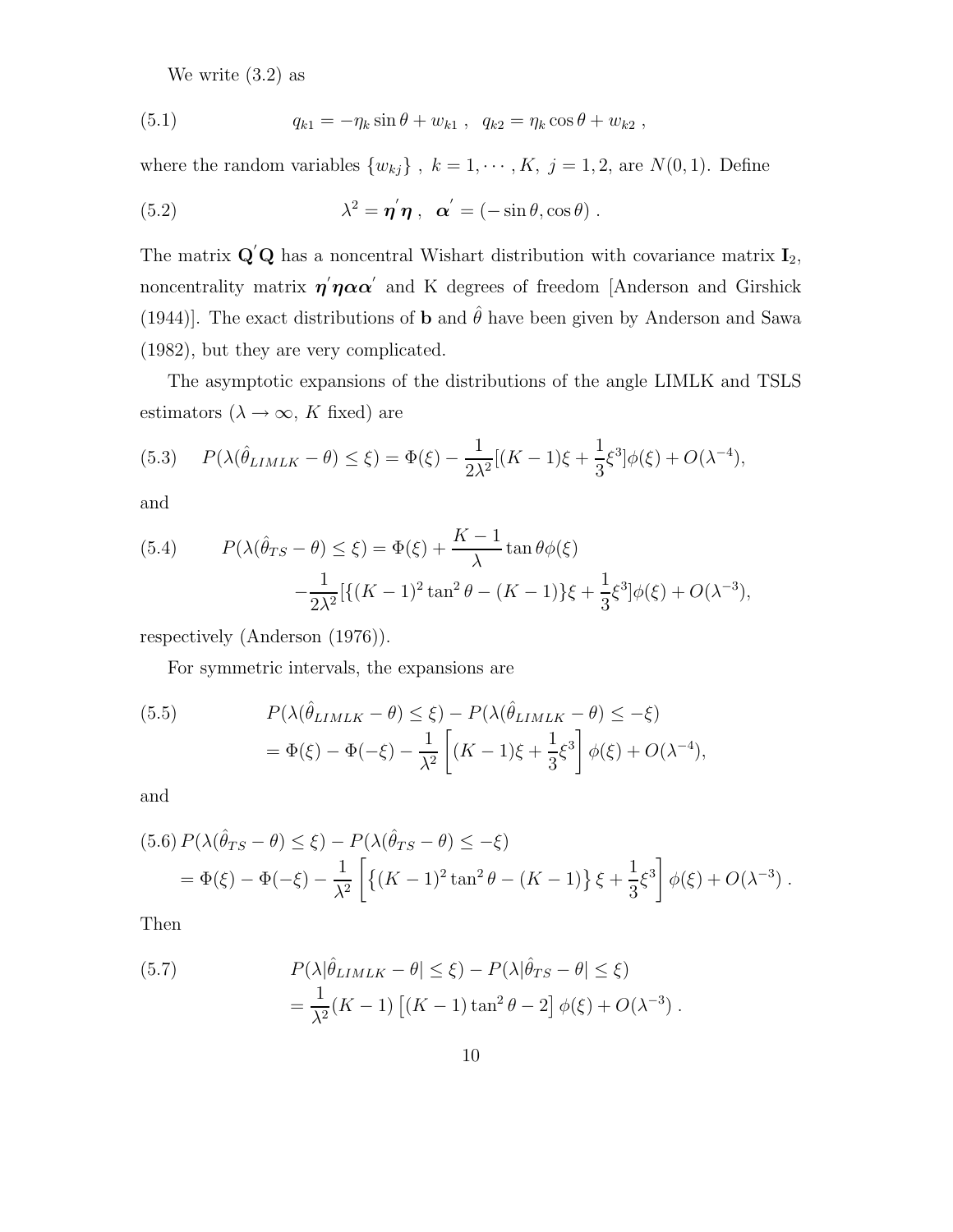The LIMLK estimator dominates the TSLS estimator unless  $\tan^2 \theta \leq 2/(K-1)$ .

The expansion (5.3) corresponds to an approximate density

(5.8) 
$$
\phi(\xi) - \frac{1}{2\lambda^2} \left[ K - 1 - (K - 2)\xi^2 - \frac{1}{3}\xi^4 \right] \phi(\xi)
$$

and the variance of (5.8) is

(5.9) 
$$
1 - \frac{1}{2\lambda^2} \left[ (K - 1) - 3(K - 2) - \frac{15}{3} \right] = 1 + \frac{K}{\lambda^2}.
$$

Then the approximate variance of  $\hat{\theta}_{LIMLK} - \theta$  is

$$
\frac{1}{\lambda^2} + \frac{K}{\lambda^4} \ .
$$

The expansion (5.4) corresponds to an approximate density

$$
(5.11) \ \ \phi(\xi) - \frac{K-1}{\lambda} \tan \theta \xi \phi(\xi)
$$
  
- 
$$
\frac{1}{2\lambda^2} \left[ (K-1)^2 \tan^2 \theta - (K-1) + \{ -(K-1)^2 \tan^2 \theta + K \} \xi^2 - \frac{1}{3} \xi^4 \right] \phi(\xi).
$$

The integral of (5.11) times  $\xi^2$ , which is an approximate MSE of  $\lambda(\hat{\theta}_{TS} - \theta)$ , is

(5.12) 
$$
1 + \frac{1}{\lambda^2} \left[ (K-1)^2 \tan^2 \theta - K + 2 \right] .
$$

Note that the approximate MSE increases with  $\theta$  from  $1 - (K - 2)/\lambda^2$  to  $\infty$ . The approximate MSE of the TSLS estimator is less than the approximate MSE of the LIMLK estimator if  $\tan^2 \theta < 2/(K-1)$ . For  $K = 3$  the inequality is  $\tan \theta < 1$  ( $\theta <$  $\pi/4$ ) and for  $K = 30 \tan \theta < \sqrt{2/29}$  (= 0.069). We give some numerical values of the appromimate MSE in Tables 1 and 2.

The empirical distributions of the (standardized) angle LIMLK and TSLS estimators,  $-\frac{\pi}{2} < \hat{\theta} - \theta < \frac{\pi}{2}$ ,

(5.13) 
$$
P(\lambda(\hat{\theta}-\theta)\leq\xi),
$$

and the asymptotic expansions (5.3) and (5.4) are compared. See Figures 1 to 18 in the appendix.

For each K,  $\lambda$  and  $\theta$ , 10,000 data sets were obtained. The estimate of the loss  $E[\sin^2(\hat{\theta}-\theta)], \ \hat{E}[\sin^2(\hat{\theta}-\theta)] = \frac{1}{10000} \sum_{j=1}^{10000} \sin^2(\hat{\theta}_j-\theta)$ , and the estimate of the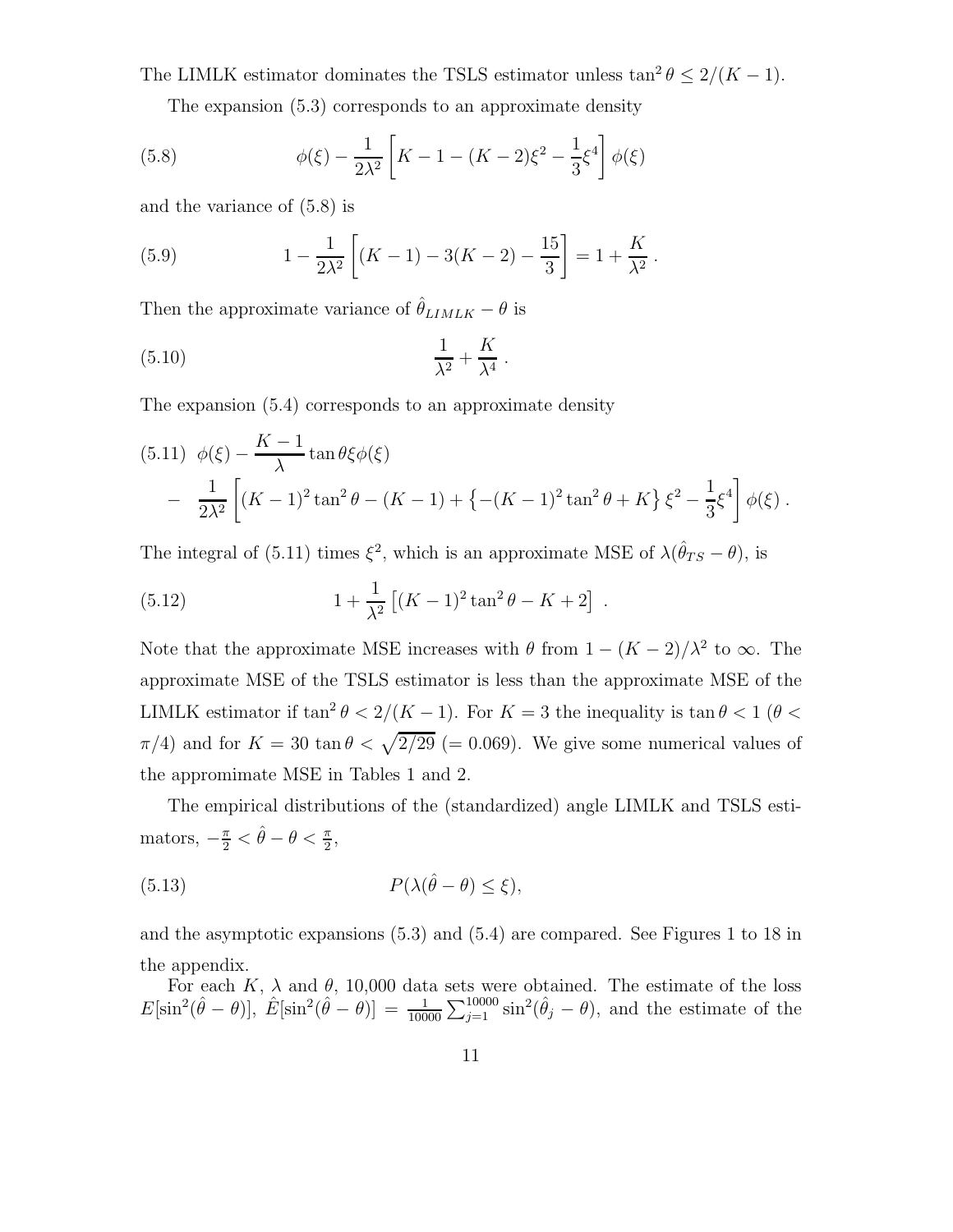| Table 1: Approximate MSE of $\hat{\theta} - \theta$ |              |                                                        |                                                |  |      |             |  |  |  |
|-----------------------------------------------------|--------------|--------------------------------------------------------|------------------------------------------------|--|------|-------------|--|--|--|
|                                                     |              | $K=3$                                                  |                                                |  |      |             |  |  |  |
|                                                     |              | $\lambda^2 = 100$ $\lambda^2 = 50$<br>$\lambda^2 = 10$ |                                                |  |      |             |  |  |  |
| $\theta$                                            | <b>LIMLK</b> |                                                        | TSLS LIMLK TSLS LIMLK                          |  |      | <b>TSLS</b> |  |  |  |
| $0.4\pi$                                            | 0.0103       |                                                        | 0.0212                                         |  | 0.13 |             |  |  |  |
| $0.2\pi$                                            | 0.0103       |                                                        | $0.0101$ $0.0212$ $0.0204$ $0.13$              |  |      | 0.1111      |  |  |  |
| 0                                                   | 0.0103       |                                                        | $0.0099 \quad 0.0212 \quad 0.0196 \qquad 0.13$ |  |      |             |  |  |  |

|  | Table 2: Approximate MSE of $\hat{\theta} - \theta$ |
|--|-----------------------------------------------------|
|  |                                                     |
|  |                                                     |

|                  | $K=30$            |        |                                       |       |  |  |  |
|------------------|-------------------|--------|---------------------------------------|-------|--|--|--|
|                  | $\lambda^2 = 100$ |        | $\lambda^2 = 50 \quad \lambda^2 = 10$ |       |  |  |  |
| θ                |                   |        | LIMLK TSLS LIMLK LIMLK                |       |  |  |  |
| $0.4\pi$         | 0.013             |        | 0.032                                 | 0.4   |  |  |  |
| $0.2\pi$         | 0.013             |        | 0.032                                 | 0.4   |  |  |  |
| $\left( \right)$ | 0.013             | 0.0072 | 0.032                                 | (1.4) |  |  |  |

| Table 3: $\mathcal{E} \sin^2(\hat{\theta} - \theta)$ |                                                             |        |                                                       |  |  |  |  |  |  |
|------------------------------------------------------|-------------------------------------------------------------|--------|-------------------------------------------------------|--|--|--|--|--|--|
|                                                      | $K=3$                                                       |        |                                                       |  |  |  |  |  |  |
|                                                      | $\lambda^2 = 100 \qquad \lambda^2 = 50$<br>$\lambda^2 = 10$ |        |                                                       |  |  |  |  |  |  |
| $\theta$                                             |                                                             |        | LIMLK TSLS LIMLK TSLS LIMLK TSLS                      |  |  |  |  |  |  |
| $0.4\pi$                                             |                                                             |        | $0.0102$ $0.0175$ $0.0206$ $0.0619$ $0.1269$ $0.3580$ |  |  |  |  |  |  |
| $0.2\pi$                                             | 0.0102                                                      |        | $0.0100$ $0.0210$ $0.0202$ $0.1276$ $0.1039$          |  |  |  |  |  |  |
| $\overline{0}$                                       |                                                             | 0.0098 | $0.0205$ $0.0187$ $0.1273$ $0.0798$                   |  |  |  |  |  |  |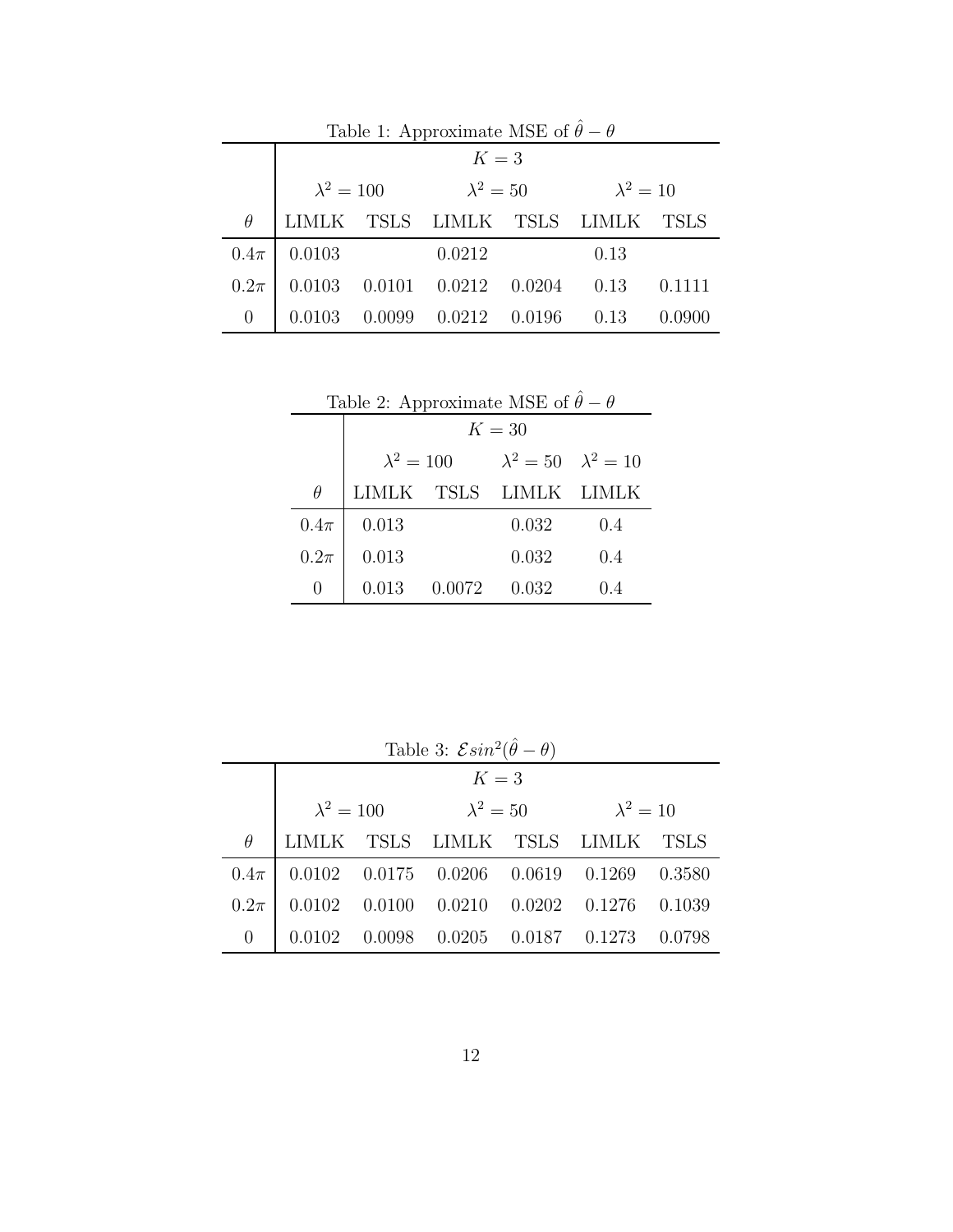| Table 4: $\mathcal{E} \sin^2(\hat{\theta} - \theta)$ |        |                                                                    |                                                |  |  |             |  |  |  |
|------------------------------------------------------|--------|--------------------------------------------------------------------|------------------------------------------------|--|--|-------------|--|--|--|
|                                                      |        | $K=30$                                                             |                                                |  |  |             |  |  |  |
|                                                      |        | $\lambda^2 = 100 \qquad \qquad \lambda^2 = 50$<br>$\lambda^2 = 10$ |                                                |  |  |             |  |  |  |
| $\theta$                                             | LIMLK  |                                                                    | TSLS LIMLK TSLS LIMLK                          |  |  | <b>TSLS</b> |  |  |  |
| $0.4\pi$                                             |        |                                                                    | 0.0130  0.3503  0.0340  0.5752  0.2760  0.8184 |  |  |             |  |  |  |
| $0.2\pi$                                             | 0.0130 |                                                                    | $0.0353$ $0.0338$ $0.0806$ $0.2693$ $0.2456$   |  |  |             |  |  |  |
| $\theta$                                             | 0.0131 |                                                                    | $0.0077$ $0.0335$ $0.0123$ $0.2701$            |  |  | 0.0244      |  |  |  |

| Table 5: $\mathcal{E}(\hat{\theta} - \theta)^2$ |                                                     |        |  |  |                                                                           |        |  |  |  |
|-------------------------------------------------|-----------------------------------------------------|--------|--|--|---------------------------------------------------------------------------|--------|--|--|--|
|                                                 | $K=3$                                               |        |  |  |                                                                           |        |  |  |  |
|                                                 | $\lambda^2 = 100$ $\lambda^2 = 50$ $\lambda^2 = 10$ |        |  |  |                                                                           |        |  |  |  |
| $\theta$                                        | LIMLK                                               |        |  |  | TSLS LIMLK TSLS LIMLK TSLS                                                |        |  |  |  |
| $0.4\pi$                                        |                                                     |        |  |  | $0.0103 \quad 0.0191 \quad 0.0210 \quad 0.0762 \quad 0.1561 \quad 0.5382$ |        |  |  |  |
| $0.2\pi$                                        | 0.0103                                              |        |  |  | $0.0101$ $0.0214$ $0.0206$ $0.1584$ $0.1224$                              |        |  |  |  |
| $\theta$                                        |                                                     | 0.0099 |  |  | $0.0209$ $0.0191$ $0.1572$                                                | 0.0879 |  |  |  |

Table 6:  $\mathcal{E}(\hat{\theta} - \theta)^2$ 

|          | $K=30$ |  |                                                |  |                                                                           |  |  |
|----------|--------|--|------------------------------------------------|--|---------------------------------------------------------------------------|--|--|
|          |        |  | $\lambda^2 = 100 \qquad \qquad \lambda^2 = 50$ |  | $\lambda^2 = 10$                                                          |  |  |
| $\theta$ |        |  |                                                |  | LIMLK TSLS LIMLK TSLS LIMLK TSLS                                          |  |  |
| $0.4\pi$ |        |  |                                                |  | $\vert$ 0.0131 0.4214 0.0356 0.8024 0.4055 1.3909                         |  |  |
| $0.2\pi$ |        |  |                                                |  | $0.0136$ $0.0361$ $0.0355$ $0.0844$ $0.3902$ $0.2797$                     |  |  |
| 0        |        |  |                                                |  | $0.0133 \quad 0.0077 \quad 0.0354 \quad 0.0125 \quad 0.3927 \quad 0.0250$ |  |  |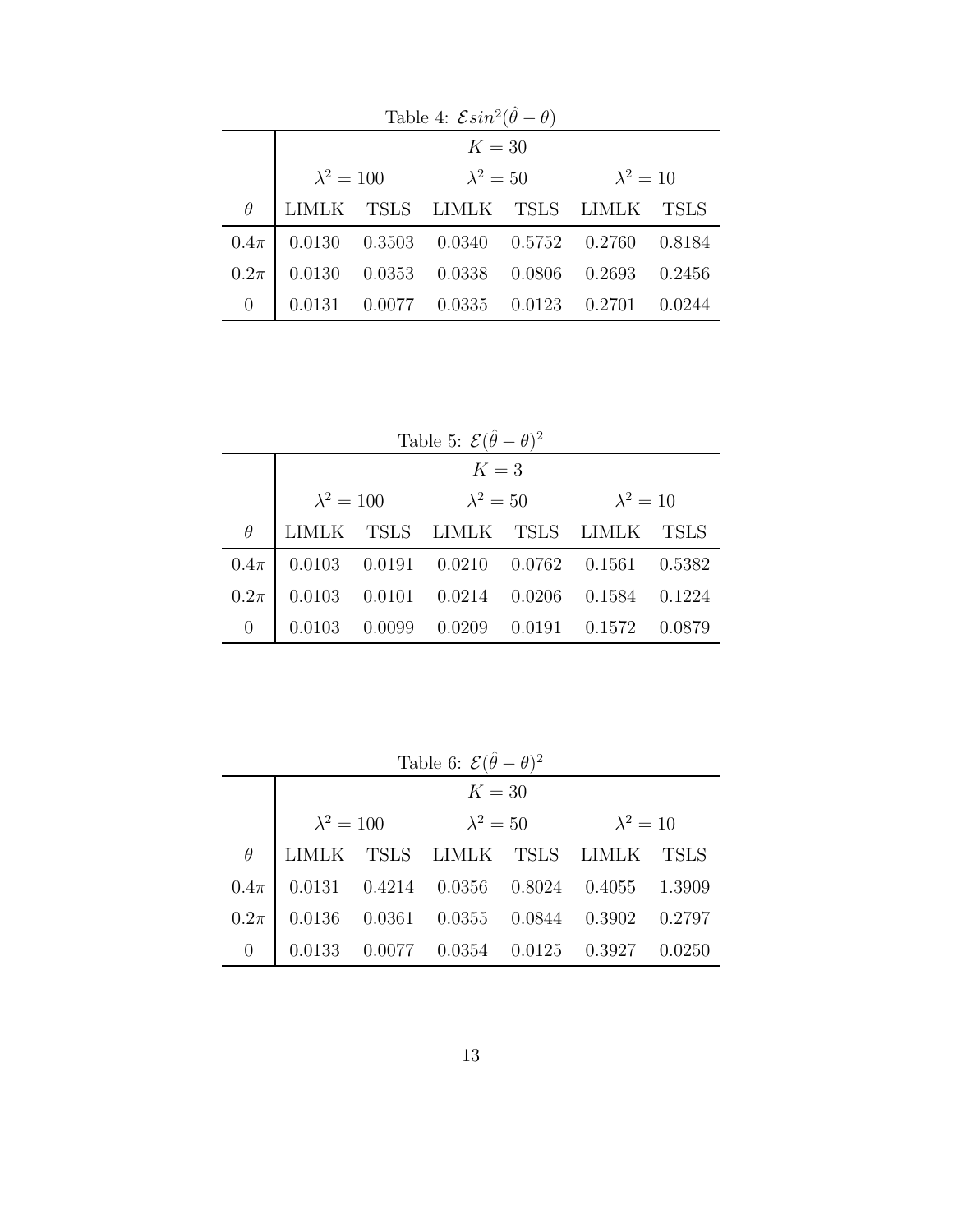MSE,  $\frac{1}{10000} \sum_{j=1}^{10000} (\hat{\theta}_j - \theta)^2$  were calculated. (See Tables 3 to 6.) The empirical cdf of an estimator is within 0.02 of the true cdf everywhere with probability more than 0.99 on the basis of 10,000 replications by using the Kolmogorov-Smirnov statistic. (See Anderson, Kunitomo and Sawa (1982).)

# **Comments on the empirical distributions of the LIMLK and TSLS estimators** when  $\Omega = I_2$

1. The empirical values of  $E[\sin^2(\hat{\theta} - \theta)]$  and  $E[(\hat{\theta} - \theta)^2]$  for the LIMLK estimator are invariant with respect to  $\theta$  for each pair of value of  $\lambda$  and K.

2. The empirical values of  $E[\sin^2(\hat{\theta}-\theta)]$  and  $E[(\hat{\theta}-\theta)^2]$  for the TSLS estimator at each pair of values of  $\lambda$  and K increase with  $\theta$  from a value less than the measure at  $\theta = 0$  to a value considerably greater than the measure at  $\theta = \pi/2$ .

3. Since  $\lambda(\hat{\theta}_{LIMLK} - \theta)$  has a limiting distribution  $N(0, 1)$ , the variance of  $\hat{\theta}_{LIMLK}$ is approximately  $1/\lambda^2$ . In Tables 5 and 6 the empirical variance of the LIMLK estimator is approximately .01 for  $\lambda^2 = 100$  and .02 for  $\lambda^2 = 50$ , but is approximately .16 for  $\lambda^2 = 10$  and  $K = 3$  and .39 for  $\lambda^2 = 10$  and  $K = 30$ . For smaller values of  $\lambda^2$  the approximation  $1/\lambda^2$  underestimates the variance.

4. The estimate of  $E[\sin^2(\hat{\theta}-\theta)]$  is less than the estimate of  $E[(\hat{\theta}-\theta)^2]$  for  $\lambda^2=10$ for every  $\theta$  and K.

5. At  $\lambda^2 = 100$  and  $\lambda^2 = 50$ , the distributions of  $\lambda(\hat{\theta} - \theta)$  for the LIMLK estimator are almost exactly  $N(0, 1)$ .

#### **6. More General Models**

#### **6.1 Arbitrary Variance**

If the covariance matrix  $\Omega$  of the disturbances is  $\sigma^2 \mathbf{I}_2$ , the noncentrality param-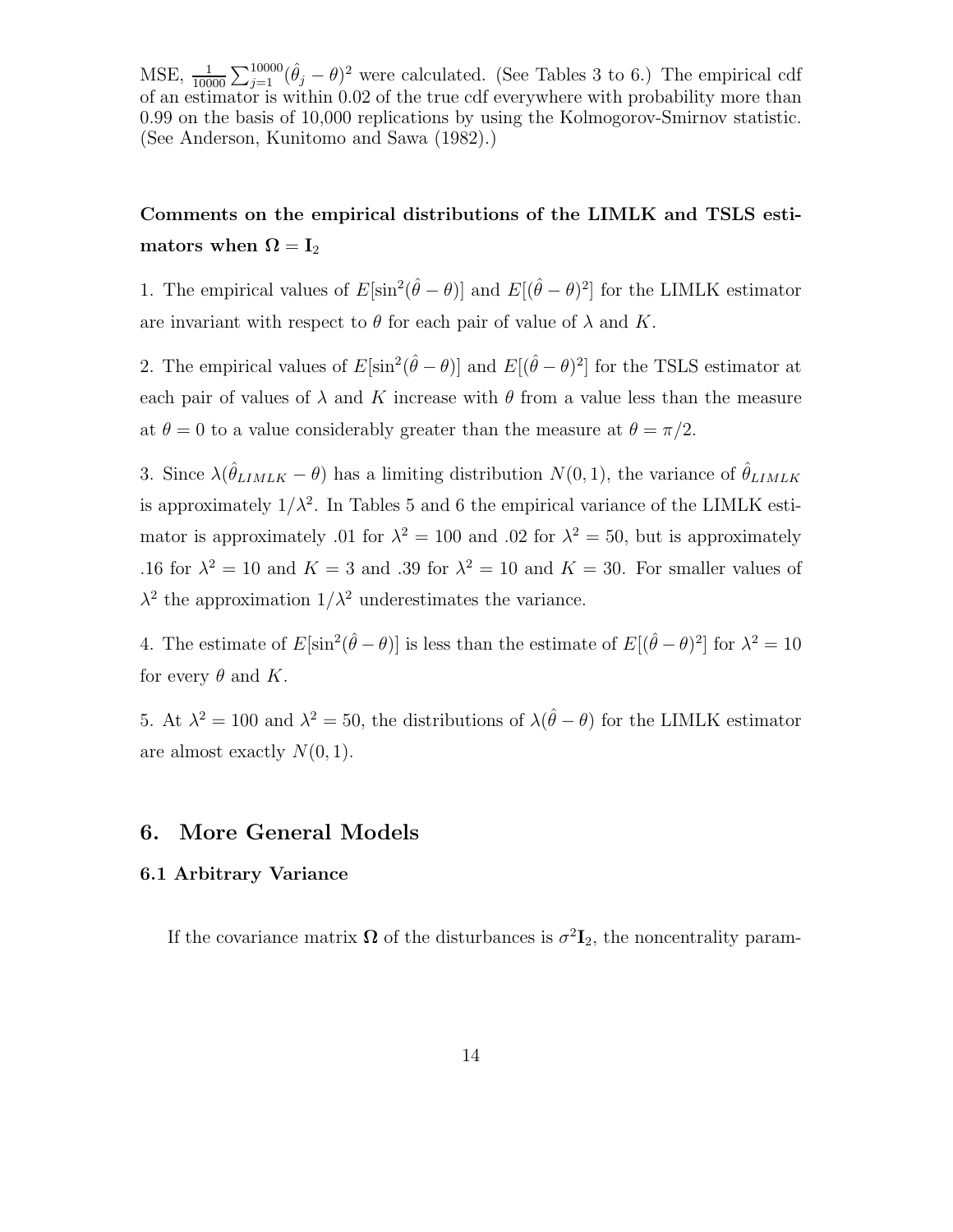eter is

(6.1) 
$$
\lambda^2 = \frac{\eta' \eta}{\sigma^2}.
$$

#### **6.2 Arbitrary Intercept**

If  $\gamma_1 \neq 0$ , we partition **Z** and **Π** as

(6.2) 
$$
\mathbf{Z} = (\mathbf{Z}_1, \mathbf{Z}_2) , \quad \mathbf{\Pi} = \begin{bmatrix} \mathbf{\Pi}_1 \\ \mathbf{\Pi}_2 \end{bmatrix} ,
$$

where  $\mathbf{Z}_1$  has  $K_1$  columns,  $\mathbf{Z}_2$  has  $K_2$  columns  $(K_1 + K_2 = K)$ ,  $\mathbf{\Pi}_1$  has  $K_1$  rows, and  $\Pi_2$  has  $K_2$  rows. Then (1.3) is replaced by

(6.3) 
$$
\begin{bmatrix} \Pi_1 \\ \Pi_2 \end{bmatrix} \boldsymbol{\beta} = \begin{bmatrix} \gamma_1 \\ \mathbf{0} \end{bmatrix}.
$$

The second part of (6.3) determines *β*. Let

(6.4) 
$$
\mathbf{A}_{22.1} = \mathbf{A}_{22} - \mathbf{A}_{21} \mathbf{A}_{11}^{-1} \mathbf{A}_{12} , \quad \mathbf{Z}_{2.1}' = \mathbf{Z}_{2}' - \mathbf{A}_{21} \mathbf{A}_{11}^{-1} \mathbf{Z}_{1}'.
$$

Then

(6.5) 
$$
\mathbf{P}_2 = \mathbf{A}_{22.1}^{-1} \mathbf{Z}_{2.1}' \mathbf{Y} , \ \mathbf{G} = \mathbf{P}_2' \mathbf{A}_{22.1} \mathbf{P}_2 .
$$

Then the proceeding analysis applies with **Π** replaced by  $\Pi_2$ .

#### **6.3 General Ω**

When  $\Omega$  is known, the LIMLK estimator of  $\beta$  in the natural parameterization is defined by

(6.6) 
$$
\left(\mathbf{P}'\bar{\mathbf{A}}\mathbf{P} - d_1 \mathbf{\Omega}\right)\mathbf{b} = \mathbf{0}, \ \mathbf{b}'\mathbf{\Omega}\mathbf{b} = 1,
$$

where  $d_1$  is the smallest root of

(6.7) 
$$
|\mathbf{P}'\bar{\mathbf{A}}\mathbf{P} - d\,\mathbf{\Omega}| = 0.
$$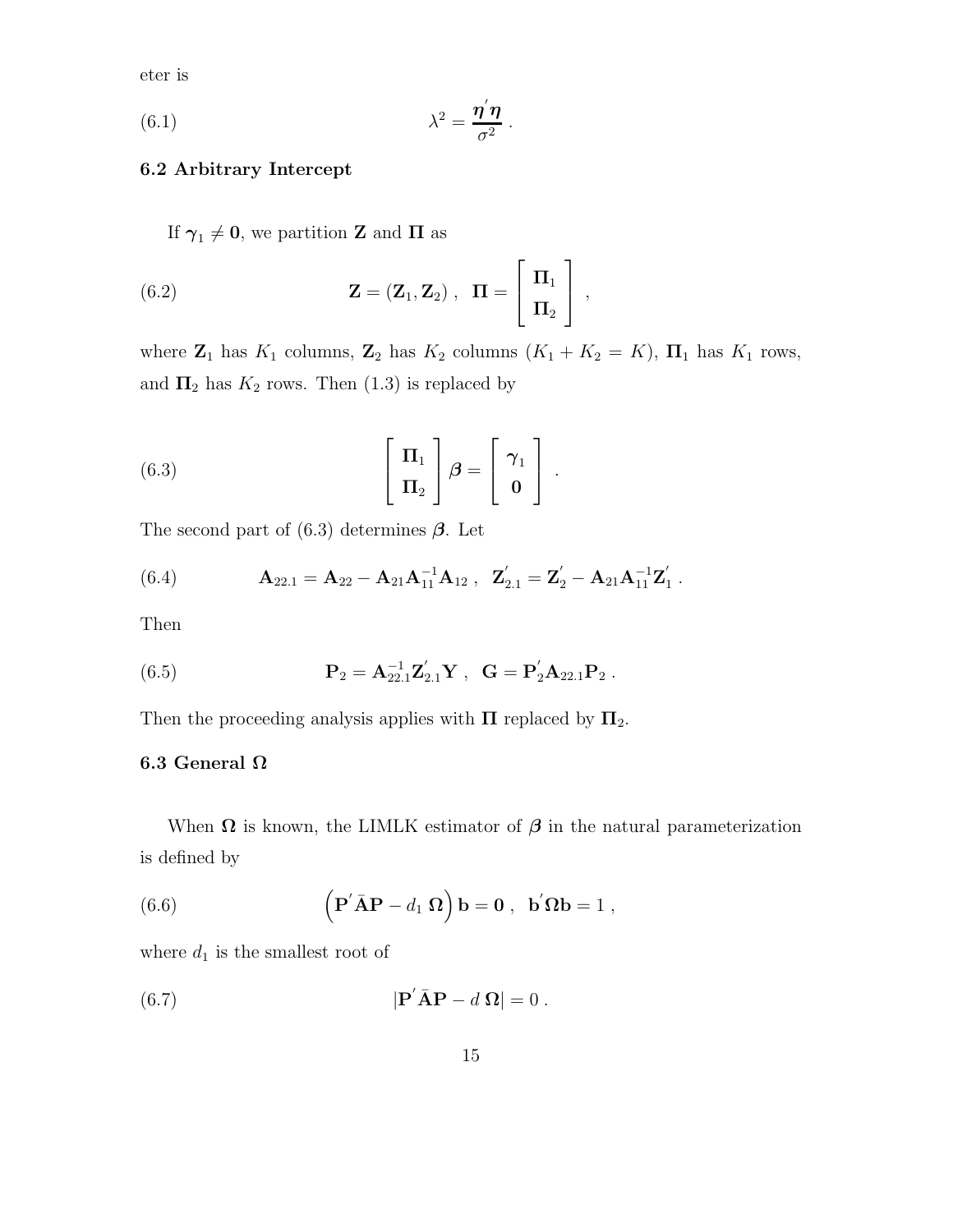This case can be reduced to the special case of  $\Omega = I_G$ . Write  $\Omega = \Phi' \Delta \Phi$ , where **Δ** is diagonal and **Φ** is orthogonal and

(6.8) 
$$
\Omega^{1/2} = \Phi' \Delta^{1/2} \Phi
$$

is the *symmetric square root* of  $\Omega$ . Then (6.6) can be written

(6.9) 
$$
\left( \mathbf{P}' \mathbf{\bar{A}} \mathbf{P} - d_1 \left( \mathbf{\Omega}^{1/2} \right)^2 \right) \mathbf{b} = \mathbf{0} , \ \mathbf{b}' (\mathbf{\Omega}^{1/2})^2 \mathbf{b} = 1 ,
$$

which leads to

(6.10) 
$$
\left( \mathbf{P}^{*} \bar{\mathbf{A}} \mathbf{P}^{*} - d_{1} \mathbf{I}_{G} \right) \mathbf{b}^{*} = \mathbf{0} , \ \mathbf{b}^{*} \mathbf{b}^{*} = 1 ,
$$

where

(6.11) 
$$
P^* = P\Omega^{-1/2}, \ \Omega^{1/2}b^* = b.
$$

Let

(6.12) 
$$
\Pi^* = \Pi \Omega^{-1/2} , \ \beta^* = \Omega^{1/2} \beta .
$$

Then

(6.13) 
$$
\Pi^* \beta^* = 0 , \ \beta^{*'} \beta^* = 1 .
$$

When  $G = 2$ ,

(6.14) 
$$
\boldsymbol{\beta}^* = \begin{bmatrix} \cos \theta^* \\ \sin \theta^* \end{bmatrix}, \quad \mathbf{b}^* = \begin{bmatrix} \cos \hat{\theta}^* \\ \sin \hat{\theta}^* \end{bmatrix}.
$$

The case of  $\Omega$  known, not necessarily  $\mathbf{I}_G$ , can be reduced to the case of  $\Omega = \mathbf{I}_G$ .

# **7. LIML when Ω is unknown**

This model consisting of  $(1.1)$ ,  $(1.3)$  and  $(1.4)$  is invariant with respect to nonsingular transformations

(7.1) 
$$
Y^* = YC
$$
,  $V^* = VC$ ,  $\Omega^* = C'\Omega C$ ,  $\Pi^* = \Pi C$ ,  $\beta^* = C^{-1}\beta$ ;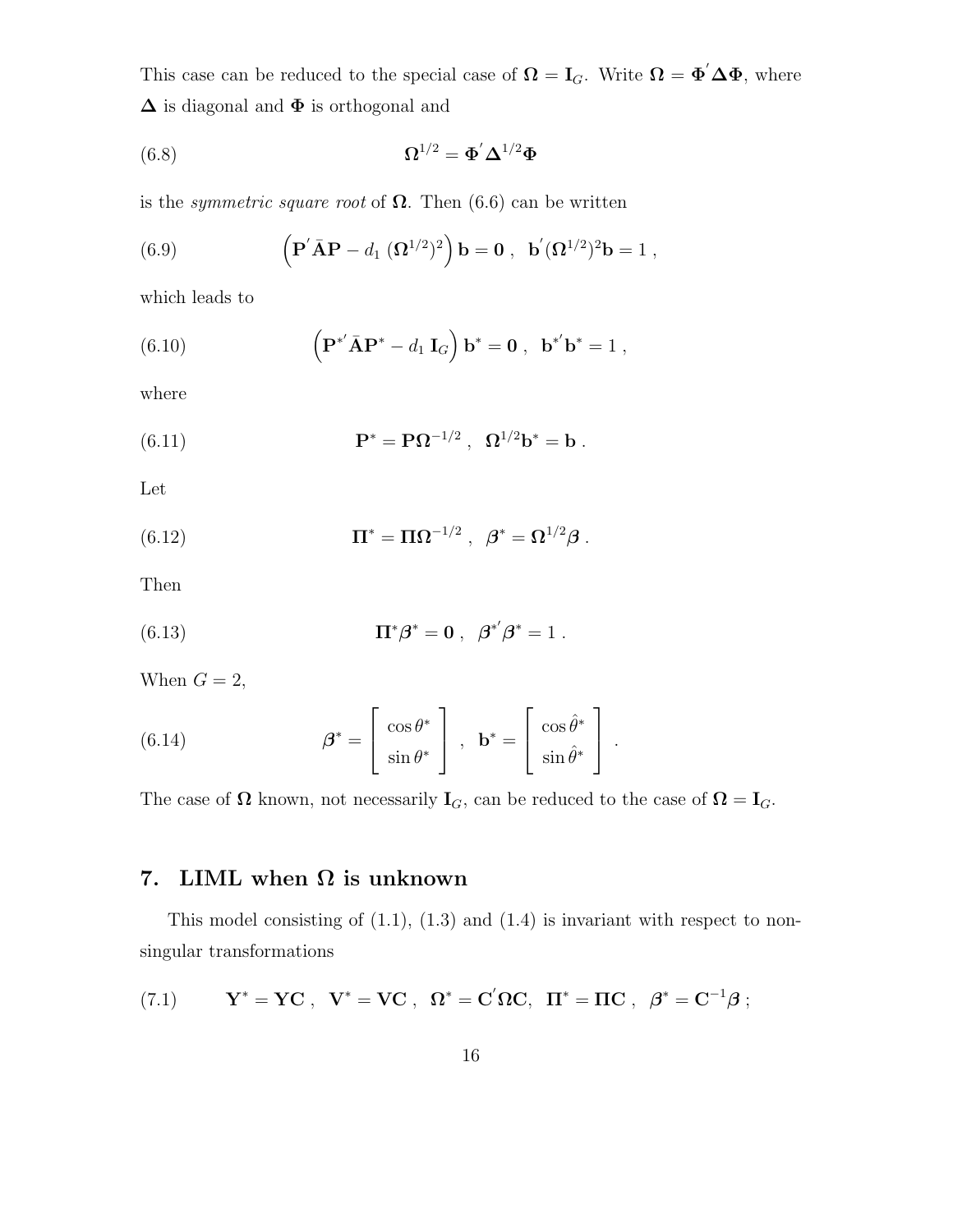that is

(7.2) 
$$
\Pi^*\beta^* = 0, \ \beta^{*'}\Omega^*\beta^* = 1.
$$

When  $\Omega$  is unknown, let **b** be the solution of

(7.3) 
$$
(\mathbf{\bar{G}} - d_1 \mathbf{\bar{H}})\mathbf{b} = \mathbf{0}, \mathbf{b}'\mathbf{\bar{H}}\mathbf{b} = 1,
$$

and  $d_1$  is the smallest root of

$$
|\bar{\mathbf{G}} - d\bar{\mathbf{H}}| = 0,
$$

 $\bar{\mathbf{G}} = (1/T)\mathbf{G}$  and

(7.5) 
$$
\mathbf{H} = \mathbf{Y}'\mathbf{Y} - \mathbf{G}, \quad \bar{\mathbf{H}} = \frac{1}{T}\mathbf{H}.
$$

Then  $\hat{\Omega} = (1/T)H + d_1(1/T)Hbb'(1/T)H$  and the LIML estimator of  $\beta$  is

(7.6) 
$$
\hat{\boldsymbol{\beta}} = \frac{1}{\sqrt{1+d_1}} \mathbf{b} .
$$

The transformation (7.1) effects the transformation

(7.7) 
$$
P^* = PC
$$
,  $G^* = C'GC$ ,  $H^* = C'HC$ ,  $b^* = C^{-1}b$ .

The transformed estimator of *β* satisfies

(7.8) 
$$
(\bar{G}^* - d_1 \bar{H}^*) \mathbf{b}^* = \mathbf{0}, \ \mathbf{b}^{*'} \bar{H} \mathbf{b}^* = 1,
$$

In this sense the LIML estimator is invariant with respect to nonsingular linear transformations.

Let  $\Omega^{1/2}$  be the symmetric square root of  $\Omega$  defined by (6.8). Then  $\Pi^* = \Pi \Omega^{-1/2}$ and  $\boldsymbol{\beta}^* = \boldsymbol{\Omega}^{1/2} \boldsymbol{\beta}$  satisfy (7.2). When  $G = 2$ , we can define

(7.9) 
$$
\boldsymbol{\beta}^* = \begin{bmatrix} \cos \theta^* \\ \sin \theta^* \end{bmatrix}.
$$

Let  $\bar{H}^{1/2}$  be the symmetric square root of  $\bar{H}$ . Then  $\hat{\beta}^* = \bar{H}^{1/2}b$  satisfies

(7.10) 
$$
(\bar{\mathbf{H}}^{-1/2}\bar{\mathbf{G}}\bar{\mathbf{H}}^{-1/2} - d_1 \mathbf{I}_2)\hat{\boldsymbol{\beta}}^* = \mathbf{0}, \ \hat{\boldsymbol{\beta}}^{*'}\hat{\boldsymbol{\beta}}^* = 1,
$$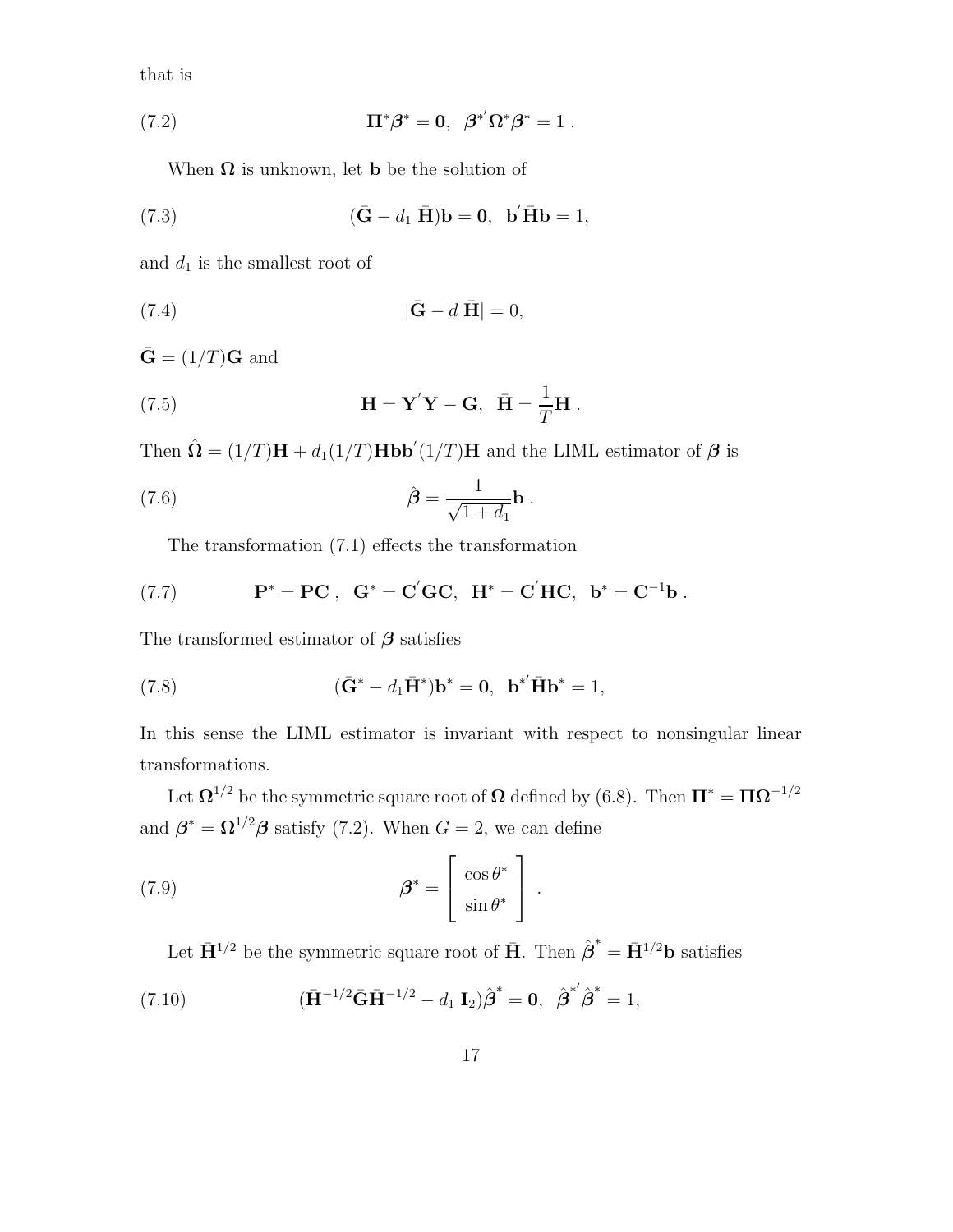Define  $\hat{\theta}^*$  by

(7.11) 
$$
\hat{\boldsymbol{\beta}}^* = \begin{bmatrix} \cos \hat{\theta}^* \\ \sin \hat{\theta}^* \end{bmatrix}.
$$

Then  $\hat{\theta}^*$  is the maximum likelihood estimator of  $\theta^*$ .

 $\overline{AB}$   $T \rightarrow \infty$ ,  $\overline{G} \stackrel{p}{\rightarrow} \Pi'(\lim_{T \to \infty} \overline{A})\Pi$ ,  $\overline{H} \stackrel{p}{\rightarrow} \Omega$ ,  $d_1 \stackrel{p}{\rightarrow} 0$ ,  $\overline{b} \stackrel{p}{\rightarrow} \beta$  and  $\hat{\beta} \stackrel{p}{\rightarrow} \beta$ . Hence  $\hat{\theta}^* \stackrel{p}{\rightarrow} \theta^*$ . However,  $\hat{\theta}^* - \theta^*$  does not have an invariant distribution for fixed T because the transformation **C** that carries  $\beta$  to  $\beta^*$  is not the same as the transformation **C** that carries  $\hat{\boldsymbol{\beta}}$  to  $\hat{\boldsymbol{\beta}}^*$ .

# **8. The Noncentral Wishart Distribution**

The (central) Wishart distribution of **G** with the covariance matrix  $\mathbf{\Omega} = \mathbf{I}_2$ ,  $\Pi = \mathbf{O}$ , and K degrees of freedom is

(8.1) 
$$
w_2(\mathbf{G}|\mathbf{I}_2, K) = \frac{|\mathbf{G}|^{(K-3)/2}e^{-\frac{1}{2}\text{tr}\,\mathbf{G}}}{2^K \pi^{1/2} \Gamma[K/2] \Gamma[(K-1)/2)]}.
$$

The matrix **G** can be represented as

**G** = **ORO**-(8.2) ,

where **R** is diagonal with diagonal elements  $r_1$  and  $r_2$  ( $0 \le r_1 \le r_2 < \infty$ ) and **O** is orthogonal. The orthogonal matrix **O** can be written as

(8.3) 
$$
\mathbf{O} = \begin{bmatrix} \cos t & -\sin t \\ \sin t & \cos t \end{bmatrix}.
$$

The diagonal elements of **R** are the roots of  $|\mathbf{G} - r\mathbf{I}_2| = 0$ . The Jacobian of the transformation (8.2) of  $(g_{11}, g_{12}, g_{22})$  to  $(r_1, r_2, t)$  is  $r_2 - r_1$ . (See Chapter 13 of Anderson (2003).) Also  $tr(G) = r_1 + r_2$  and  $|G| = r_1r_2$ . The density of  $r_1, r_2$  and t is

(8.4) 
$$
\frac{(r_1r_2)^{(K-3)/2}e^{-\frac{1}{2}(r_1+r_2)}(r_2-r_1)}{2^K\pi^{1/2}\Gamma[K/2]\Gamma[(K-1)/2)]}.
$$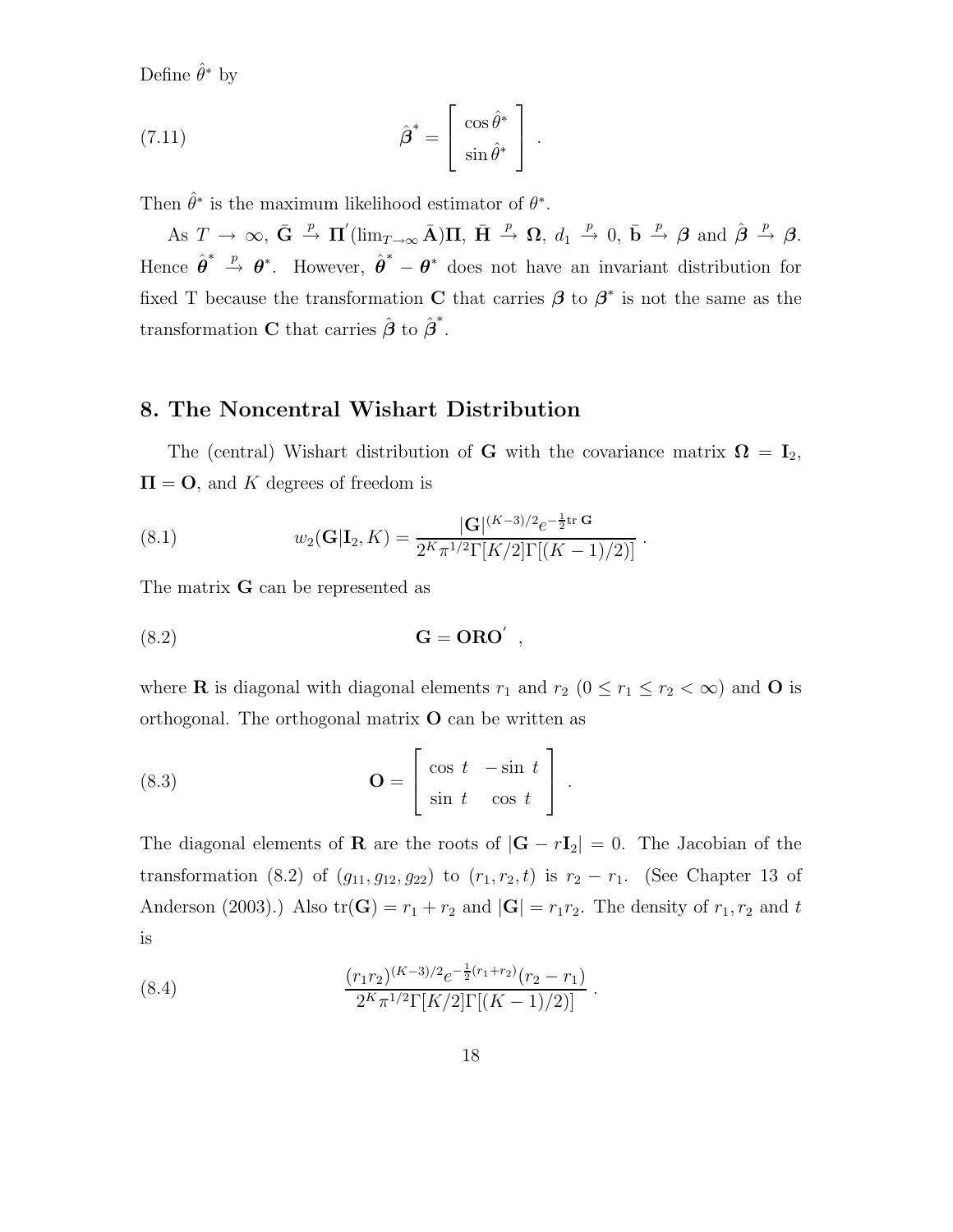Note that  $(r_1, r_2)$  and t are independent. The distribution of **O** is the same as the distribution of  $\mathbf{O}\Phi$ , where  $\Phi$  is the orthogonal matrix defined by (1.10). It follows that the distribution of t is the same as the distribution of  $t - \phi$ ; the distribution of t is uniform on  $(0, 2\pi)$ . Since we identify t with  $-t$  and hence with  $2\pi - t$ , the density of t is  $1/\pi$  on the interval  $[-\pi/2, \pi/2]$ .

Let

(8.5) 
$$
\mathbf{G} = \mathbf{Q}'\mathbf{Q} = (\eta \alpha' + \mathbf{W})'(\eta \alpha' + \mathbf{W}) .
$$

The density of **G** [Anderson and Girshick (1944)] is

(8.6) 
$$
w_2(\mathbf{G}|\boldsymbol{\eta}'\boldsymbol{\eta}\boldsymbol{\alpha}\boldsymbol{\alpha}',\mathbf{I}_2,K)=\frac{e^{-\frac{1}{2}\boldsymbol{\eta}'\boldsymbol{\eta}-\frac{1}{2}\mathrm{tr}\,\mathbf{G}}|\mathbf{G}|^{\frac{K-3}{2}}}{2^K\pi^{1/2}\Gamma(\frac{K-1}{2})}\sum_{j=0}^{\infty}\frac{(\boldsymbol{\alpha}'\mathbf{G}\boldsymbol{\alpha}\,\boldsymbol{\eta}'\boldsymbol{\eta})^j}{2^{2j}j!\,\Gamma(\frac{K}{2}+j)},
$$

where  $\boldsymbol{\alpha}' = (-\sin \theta, \cos \theta)$  and

(8.7) 
$$
\alpha' \mathbf{G} \alpha = g_{11} \sin^2 \theta - 2g_{12} \sin \theta \cos \theta + g_{22} \cos^2 \theta.
$$

Note that for  $\eta' \eta = 0$ , (8.6) is the same as (8.1).

Let  $\mathbf{G} = \mathbf{ORO}^{\prime}$  as in (8.2). Then

(8.8) 
$$
\alpha' G \alpha = \alpha' O R O' \alpha
$$

and

(8.9) 
$$
\mathbf{O}'\mathbf{\alpha} = \begin{bmatrix} \cos t & \sin t \\ -\sin t & \cos t \end{bmatrix} \begin{bmatrix} -\sin \theta \\ \cos \theta \end{bmatrix} = \begin{bmatrix} \sin(t-\theta) \\ \cos(t-\theta) \end{bmatrix},
$$

which is  $\alpha$  with t replaced by  $t - \theta$ . Thus

(8.10) 
$$
\boldsymbol{\alpha}' \mathbf{G} \boldsymbol{\alpha} = [\sin(t - \theta), \cos(t - \theta)] \begin{bmatrix} r_1 & 0 \\ 0 & r_2 \end{bmatrix} \begin{bmatrix} \sin(t - \theta) \\ \cos(t - \theta) \end{bmatrix}
$$

$$
= r_1 \sin^2(t - \theta) + r_2 \cos^2(t - \theta)
$$

$$
= r_1 + (r_2 - r_1) \cos^2(t - \theta).
$$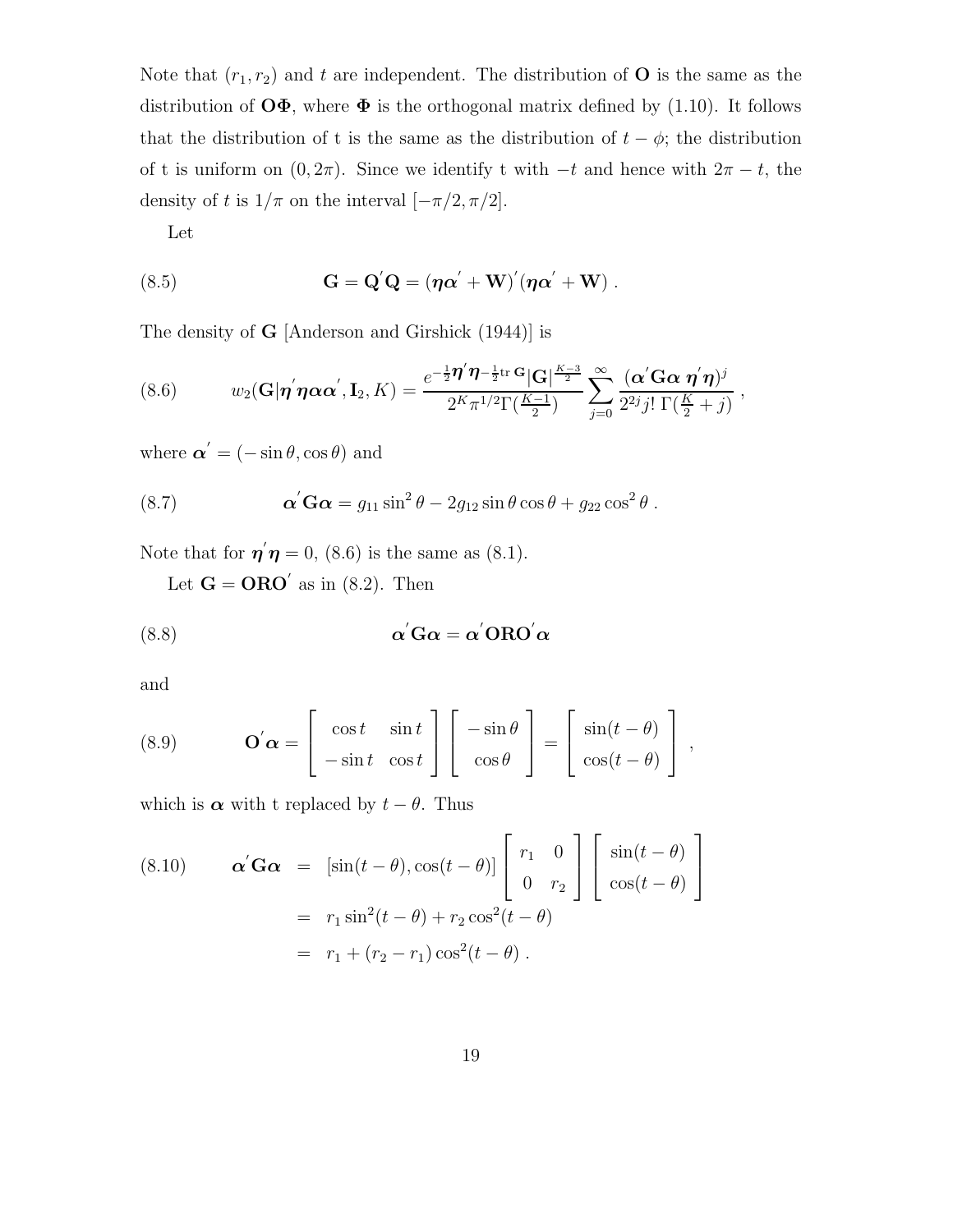The density of  $r_1, r_2$  and t is

$$
(8.11)f(r_1, r_2, t | \mathbf{\eta}^{'} \mathbf{\eta}, \theta) = \frac{1}{2^K \pi^{1/2} \Gamma(\frac{K-1}{2})} e^{-\frac{1}{2} \mathbf{\eta}^{'} \mathbf{\eta} - \frac{1}{2} (r_1 + r_2)} (r_1 r_2)^{\frac{1}{2}(K-3)} (r_2 - r_1)
$$
  

$$
\times \sum_{j=0}^{\infty} \frac{[r_1 \sin^2(t-\theta) + r_2 \cos^2(t-\theta)]^j (\mathbf{\eta}^{'} \mathbf{\eta})^j}{2^{2j} j! \Gamma(j+\frac{1}{2}K)}
$$
  

$$
= \frac{1}{2^K \pi^{1/2} \Gamma(\frac{K-1}{2})} e^{-\frac{1}{2}\lambda^2 - \frac{1}{2}(r_1 + r_2)} (r_1 r_2)^{\frac{1}{2}(K-3)} (r_2 - r_1)
$$
  

$$
\times \sum_{j=0}^{\infty} \frac{[r_1 + (r_2 - r_1) \cos^2(t-\theta)]^j (\lambda^2)^j}{2^{2j} j! \Gamma(j+\frac{1}{2}K)}.
$$

Then (8.4) in  $r_1, r_2, t$  is  $f(r_1, r_2, t | 0, 0)$ . The marginal density of t is obtained by integrating (8.11) over  $0 \le r_1 \le r_2 < \infty$ . Note that (8.11) is a convergent series.

For each  $r_1$  and  $r_2$  ( $r_1 \leq r_2$ ) (8.10) is a decreasing function of  $t - \theta$  for  $0 \leq$  $t - \theta \leq \pi/2$ ; its maximum occurs at  $t - \theta = 0$ . If (8.11) is considered as the likelihood function of the parameter  $\theta$ , it is maximized at  $\theta = t$  (defined in (8.4)). Thus  $\hat{\theta} = t$  is the maximum likelihood estimator of  $\theta$ .

In the general case with  $G > 2$ , it has been known that the distribution of the LIML estimator for coefficients has a complicated form. The finite sample properties of the LIML estimator for coefficients have been explored by Phillips (1984, 1985), for instance.

#### **9. Weak Instruments**

Consider the case of LIML when  $\Omega = I_G$ . The LIML estimator of  $\beta$  when normalized by  $\beta' \beta = 1$  is defined by

(9.1) 
$$
(\bar{G} - d_1 \bar{H})\hat{\boldsymbol{\beta}} = 0, \ \hat{\boldsymbol{\beta}}' \bar{H}\hat{\boldsymbol{\beta}} = 1.
$$

Let  $\Pi = \Pi_T$ ,  $\bar{\mathbf{A}}_T = \bar{\mathbf{A}}$ , and

(9.2) 
$$
\lambda_T^2 = \text{tr} \, \Pi'_T \bar{A}_T \Pi_T \, .
$$

Suppose  $\bar{\mathbf{A}}_T \to \mathbf{A}_{\infty}$  and  $\lambda_T^2 \to 0$ . Then the instruments (or exogenous variables) are called *weak*. Suppose that as  $T \to \infty$ ,  $\lambda_T^2 \to 0$ . Then  $\bar{H} \stackrel{p}{\to} \Omega = I_G$ ,  $\Pi_T \to \mathbf{O}$ , and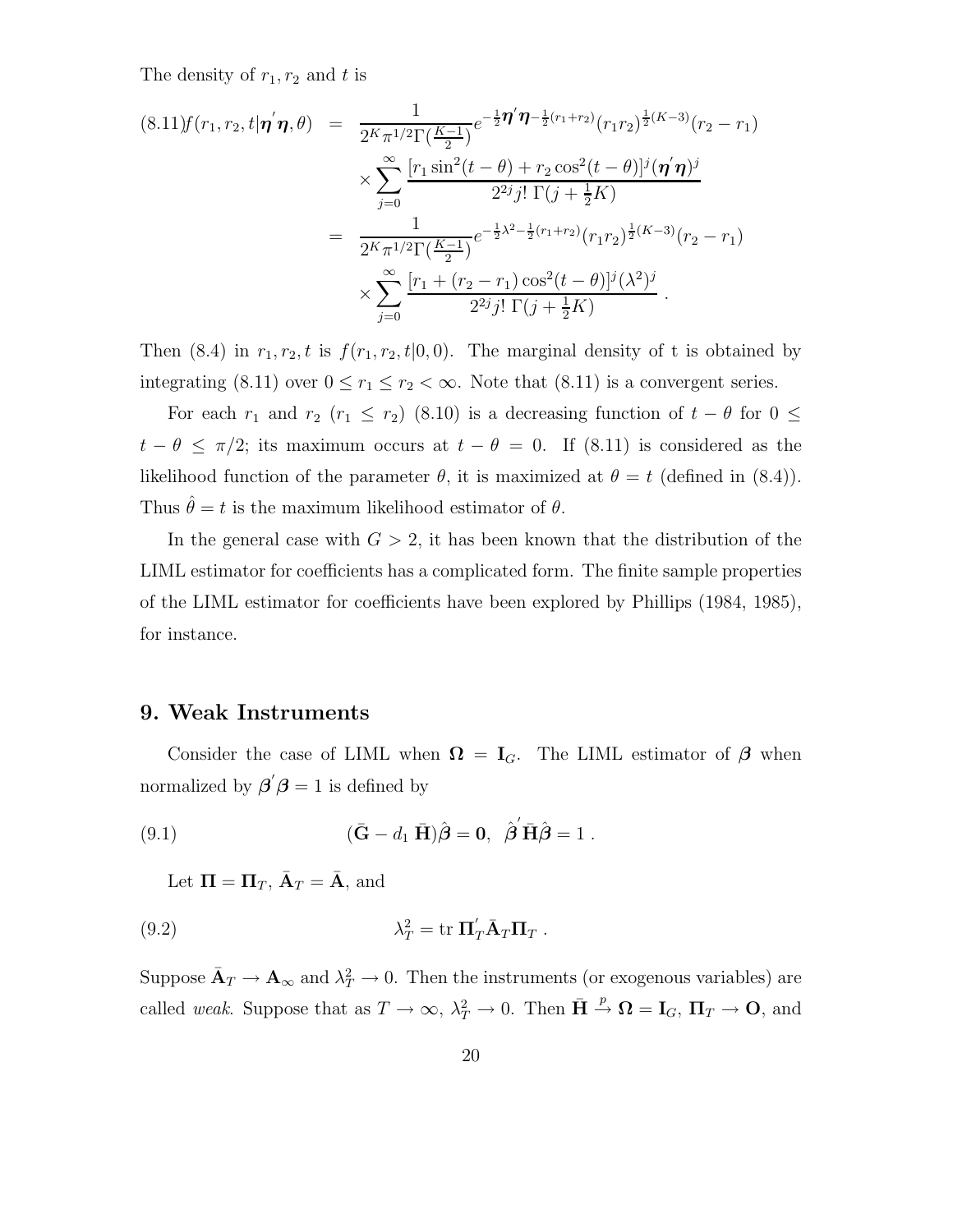the distribution of **G** approaches the Wishart distribution with covariance matrix  $\Omega = I_G$  and K degrees of freedom. When  $G = 2$ , the density of the limiting distribution of the matrix **G** is (8.1).

**Theorem 2**: When  $\Omega = I_2$ ,  $T \to \infty$  and  $\lambda_T^2 \to 0$ , the limiting distribution of  $\hat{\theta}_{LIML} - \theta$  is the uniform distribution on  $[-\pi/2 - \theta, \pi/2 - \theta]$ .

We can write (8.11) as

$$
(9.3) f(r_1, r_2, t | \lambda^2, \theta)
$$
  
=  $f(r_1, r_2, t | 0, 0) e^{-\lambda^2/2} \left[ 1 + \frac{\Gamma(\frac{1}{2}K)}{4\Gamma(\frac{1}{2}K + 1)} \left[ r_1 + (r_2 - r_1) \cos^2(t - \theta) \right] \lambda^2 \right] + O(\lambda^4).$ 

Then by integrating out  $d_1$  and  $d_2$ 

(9.4) 
$$
f(t|\lambda^2, \theta) = e^{-\lambda^2/2} \left\{ \frac{1}{\pi} + \left[ C_1(K) + C_2(K) \cos^2(t - \theta) \right] \lambda^2 \right\} + O(\lambda^4) ,
$$

where

$$
C_1(K) = \int_{0 < r_1 < r_2} f(r_1, r_2, t | 0, 0) r_1 \frac{1}{2K} dr_1 dr_2 ,
$$
  
\n
$$
C_2(K) = \int_{0 < r_1 < r_2} f(r_1, r_2, t | 0, 0) (r_2 - r_1) \frac{1}{2K} dr_1 dr_2 .
$$

This is an asymptotic expansion of the density of the angle  $\hat{\theta}$  as  $\lambda^2 \to 0$ . If more terms in the density (8.11) were used, the asymptotic expansion would have a smaller error.

# **10. Conclusions**

1. The fact that  $\mathcal{E}(\hat{\theta}_{LIMLK} - \theta)^2$  is independent of  $\theta$  makes conparison with other estimators clearer.

2. The results of Anderson, Stein and Zaman (1985) show that the LIMLK estimator is the best invariant estimator when  $\Omega = I$  or  $\Omega = \sigma^2 I$ .

3. The asymptotic expansions of the LIMLK and TSLS estimators show that the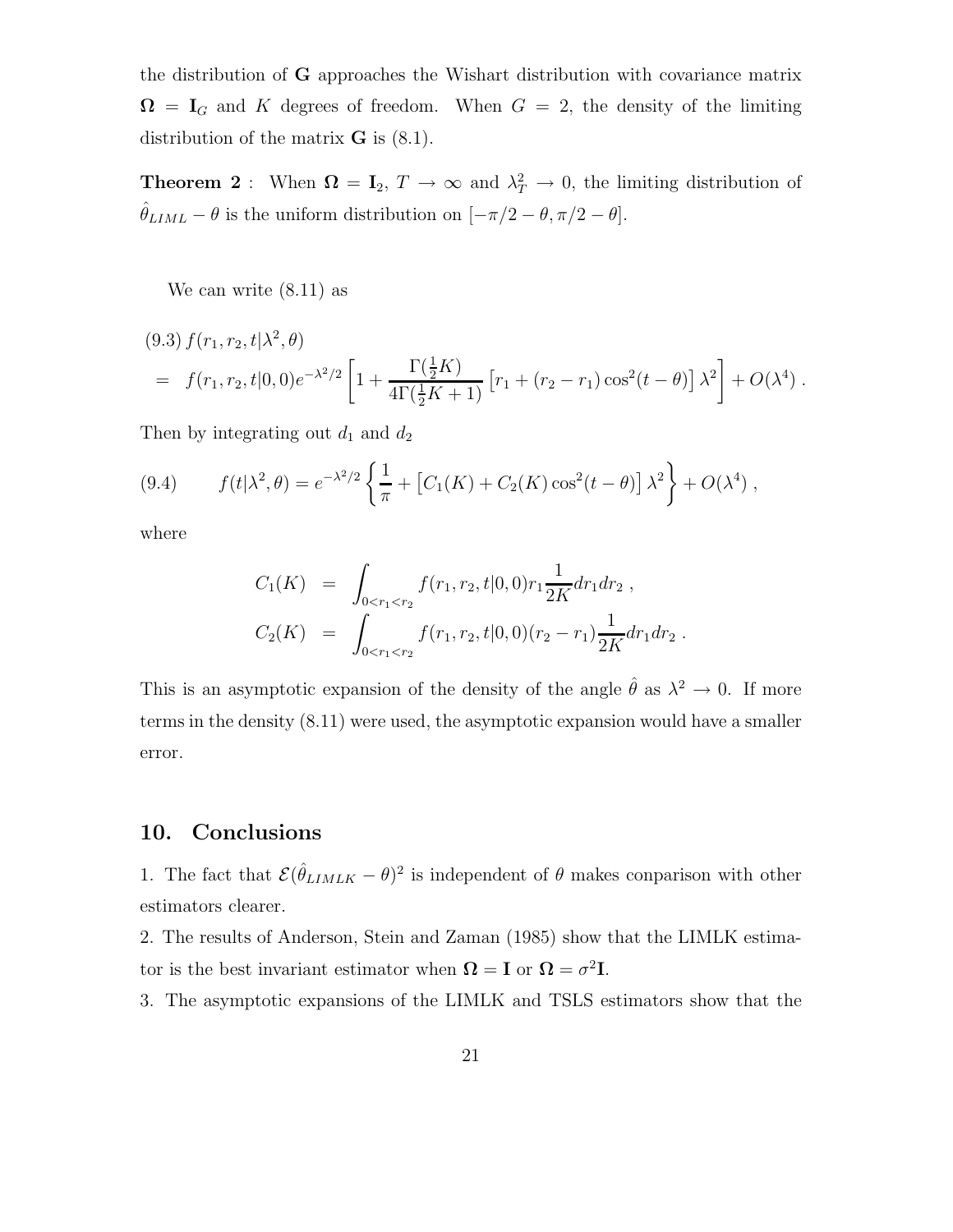measn square error of the LIMLK estimator is smaller than that of the TSLS estimator unless  $\theta$  is very small;  $\tan^2 \theta \leq 2/(K-1)$ . [For  $K = 3$ , the inequality is  $\theta \leq \pi/4.$ 

4. For given K and  $\lambda^2$  the quantity  $\mathcal{E}(\hat{\theta} - \theta)^2$  for TSLS increases with  $\theta$  in terms of the asymptotic expansions and simulations. At  $\theta = 0$  ( $\beta_2 = 0$ )  $\mathcal{E}(\hat{\theta} - \theta)^2$  is less for TSLS than for LIMLK, but for larger  $\theta \mathcal{E}(\hat{\theta} - \theta)^2$  is much larger for TSLS than for LIMLK.

## **References**

- [1] Adcock, R. J. (1878), "A problem in least squares," *The Analyst*, 5, 53-54.
- [2] Anderson, T.W. (1976), "Estimation of linear functional relationships : Approximate distributions and connections with simultanoeous equations in econometrics," *Journal of Royal Statistical Society*, Vol. 36, 1-36.
- [3] Anderson, T.W. (1982), "Some recent developments on the distributions of single equation estimators," *Advances in Econometrics: Invited Paper for the Fourth World Congress of the Econometric Society at Aix-en-Provance*, September 1980, Werner Hildenbrand ed, Cambridge University Press, 109-122.
- [4] Anderson, T.W. (2008), "The LIML estimator has finite moments!," Unpublished Manuscript.
- [5] Anderson, T.W., and M.A. Girshick (1944), "Some extensions of the Wishart distribution," *Annals of Mathematical Statistics*, Vol. 15, 345-357. (Corrections : Vol.35 (1964),923-925).
- [6] Anderson, T.W., N. Kunitomo and T. Sawa (1982), "Evaluation of the Distribution Function of the Limited Information Maximum Likelihood Estimator," *Econometrica*, Vol. 50, 1009-1027.
- [7] Anderson, T.W., N. Kunitomo, and Y. Matsushita (2008), "On Finite Sample Properties of Alternative Estimators of Coefficients in a Struc-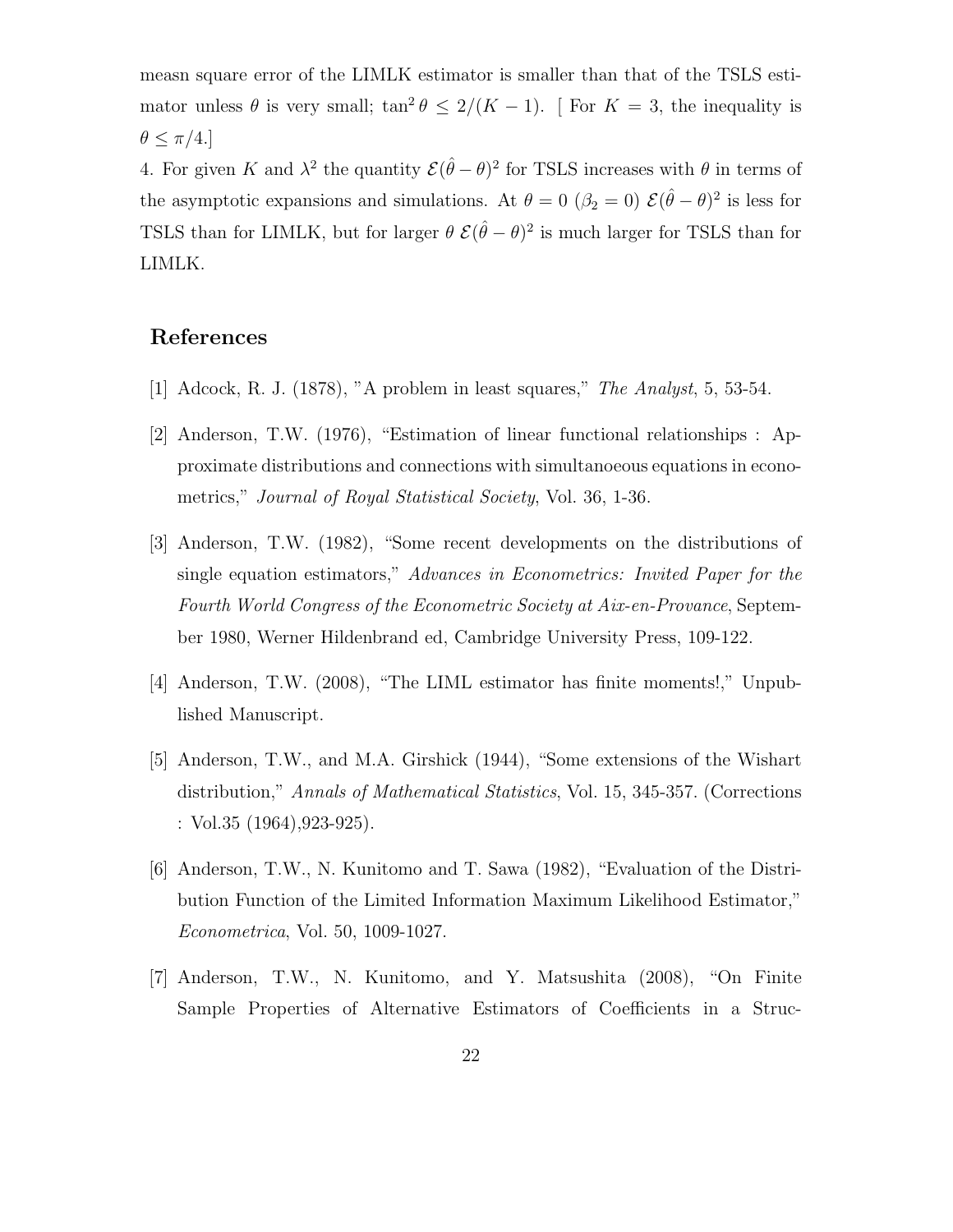tural Equation with Many Instruments," Discussion Paper CIRJE-F-577, Graduate School of Economics, University of Tokyo (http://www.e.utokyo.ac.jp/cirje/research/dp/2008), forthcoming in *Journal of Econometrics*.

- [8] Anderson, T.W., and H. Rubin (1949), "Estimation of the Parameters of a Single Equation in a Complete System of Stochastic Equations," *Annals of Mathematical Statistics*, Vol. 20, 46-63.
- [9] Anderson, T.W., and H. Rubin (1950), "The Asymptotic Properties of Estimates of the Parameters of a Single Equation in a Complete System of Stochastic Equations," *Annals of Mathematical Statistics*, Vol. 21, 570-582.
- [10] Anderson, T.W., and Takamitsu Sawa (1977), "Two-Stage Least Squares : In Which Direction Should the Residuals Be Minimized?," *Journal of the Americam Statistical Association*, Vol. 72, 187-191.
- [11] Anderson, T.W., and Takamitsu Sawa (1982), "Exact and approximate distributions of the maximum likelihood estimator of a slope coefficient," *Journal of Royal Statistical Society*, **B**, Vol. 44, 52-62.
- [12] Anderson, T.W., C. Stein and A. Zaman (1985), "Best Invariant Estimation of a Direction Parameter," *Annals of Statistics*, Vol. 13, 526-533.
- [13] Chamberlain, G. (2007), "Decision Theory Applied to an Instrumental Variables Model," *Econometrica*, Vol. 75-3, 609-652.
- [14] Hillier, Grant H. (1990), "On the normalization of structural equations : properties of direction estimators," *Econometrica*, Vol. 58, 1181-1194.
- [15] Phillips, P.C.B. (1984), "The exact distribution of LIML: I," *International Economic Review*, Vol.25-1, 249-261.
- [16] Phillips, P.C.B. (1985), "The exact distribution of LIML: II," *International Economic Review*, Vol.26-1, 21-36.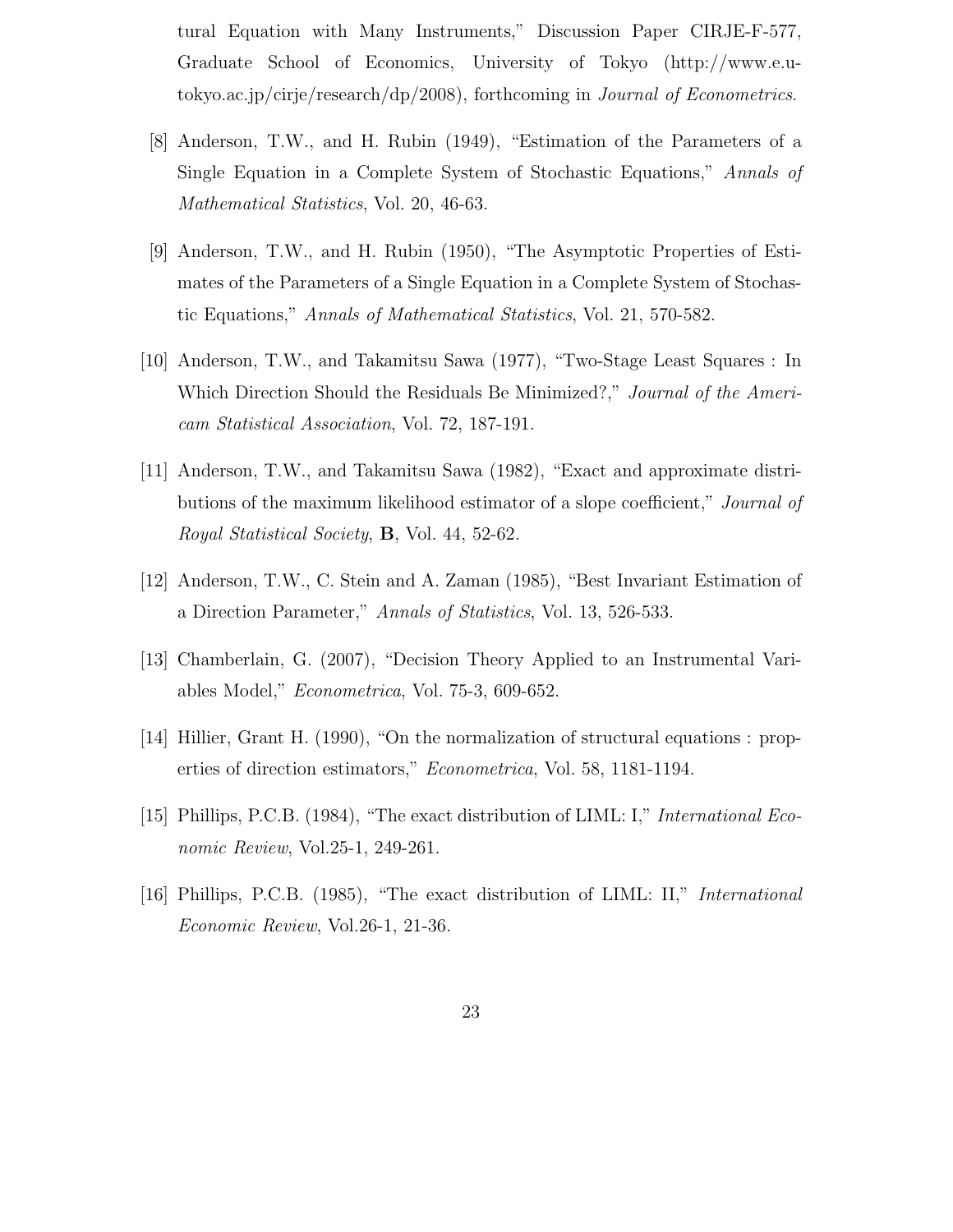# **Appendix**

This appendix gives the exact and approximate distributions of the LIMLK and TSLS estimators based on simulations in the normalized form of  $Pr{\lambda(\hat{\theta} - \theta) \leq t}$ . The empirical values of  $\hat{E}[\lambda(\hat{\theta}-\theta)]^2$  are calculated in the normalized form for  $\lambda(\hat{\theta}-\theta)$ .

The method of simulations are similar to the one used by Anderson, Kunitomo and Matsushita (2008) and we have enough accuracy. (i) We first generate 10,000 data sets by using the two-equations system of  $y_{1t} = -\mathbf{z}'_t \boldsymbol{\pi} \sin \theta + v_{1t}$  and  $y_{2t} =$  $\mathbf{z}'_t \boldsymbol{\pi} \cos \theta + v_{2t}$  for  $t = 1, ..., T$  where  $\mathbf{z}_t \sim N(0, I_K)$ ,  $(v_{1t}, v_{2t}) \sim N(\mathbf{0}, \mathbf{I}_2)$ , and  $(v_{1t}, v_{2t})$ are independent of  $\mathbf{z}_t$ . We set  $K \times 1$  vector  $\boldsymbol{\pi} = c(1,\ldots,1)'$  so that  $\lambda^2 = \boldsymbol{\pi}' \mathbf{A} \boldsymbol{\pi}$ and  $\mathbf{A} = \sum_{t=1}^{T} \mathbf{z}_t \mathbf{z}'_t$ . (ii) Then the distributions of the LIMLK and TSLS estimators of  $tan\theta$  are computed by (2.6) and (2.8), respectively. (iii) Finally, we have the distributions of the angle LIMLK and TSLS estimators by transforming  $tan(\theta)$  to  $\theta$ so that  $-\frac{\pi}{2} < \hat{\theta} - \theta < \frac{\pi}{2}$  in each case.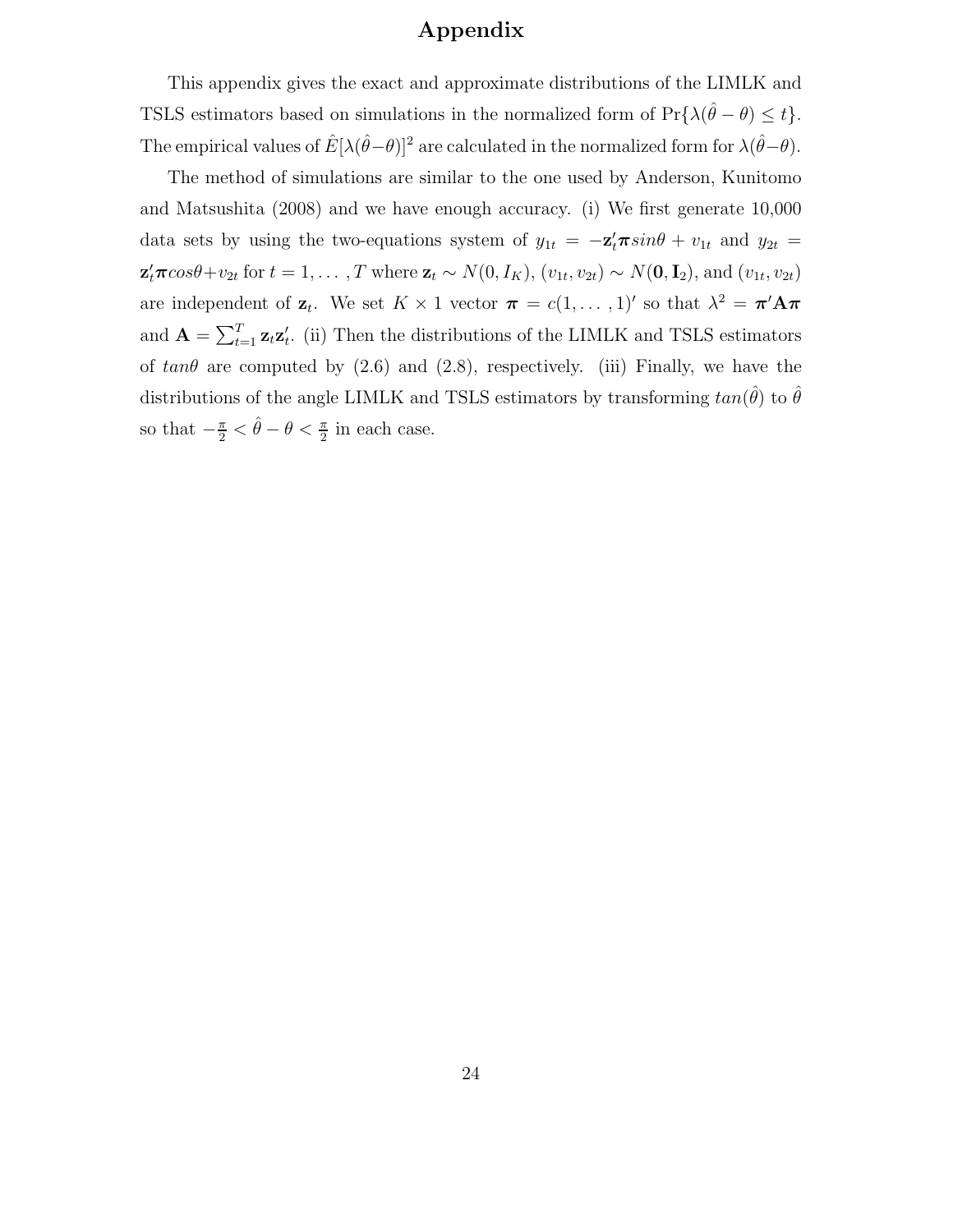

Figure 1:  $Pr{\{\lambda(\hat{\theta} - \theta) \leq t\}}$  for  $K = 3$ ,  $\theta = 0.4\pi$  and  $\lambda^2 = 100$  $\hat{E}[\lambda(\hat{\theta}_{LIMLK} - \theta)]^2 = 1.03, \quad \hat{E}[\lambda(\hat{\theta}_{TSLS} - \theta)]^2 = 1.91$ 



Figure 2:  $Pr{\{\lambda(\hat{\theta} - \theta) \leq t\}}$  for  $K = 3$ ,  $\theta = 0.2\pi$  and  $\lambda^2 = 100$  $\hat{E}[\lambda(\hat{\theta}_{LIMLK} - \theta)]^2 = 1.03, \quad \hat{E}[\lambda(\hat{\theta}_{TSLS} - \theta)]^2 = 1.01$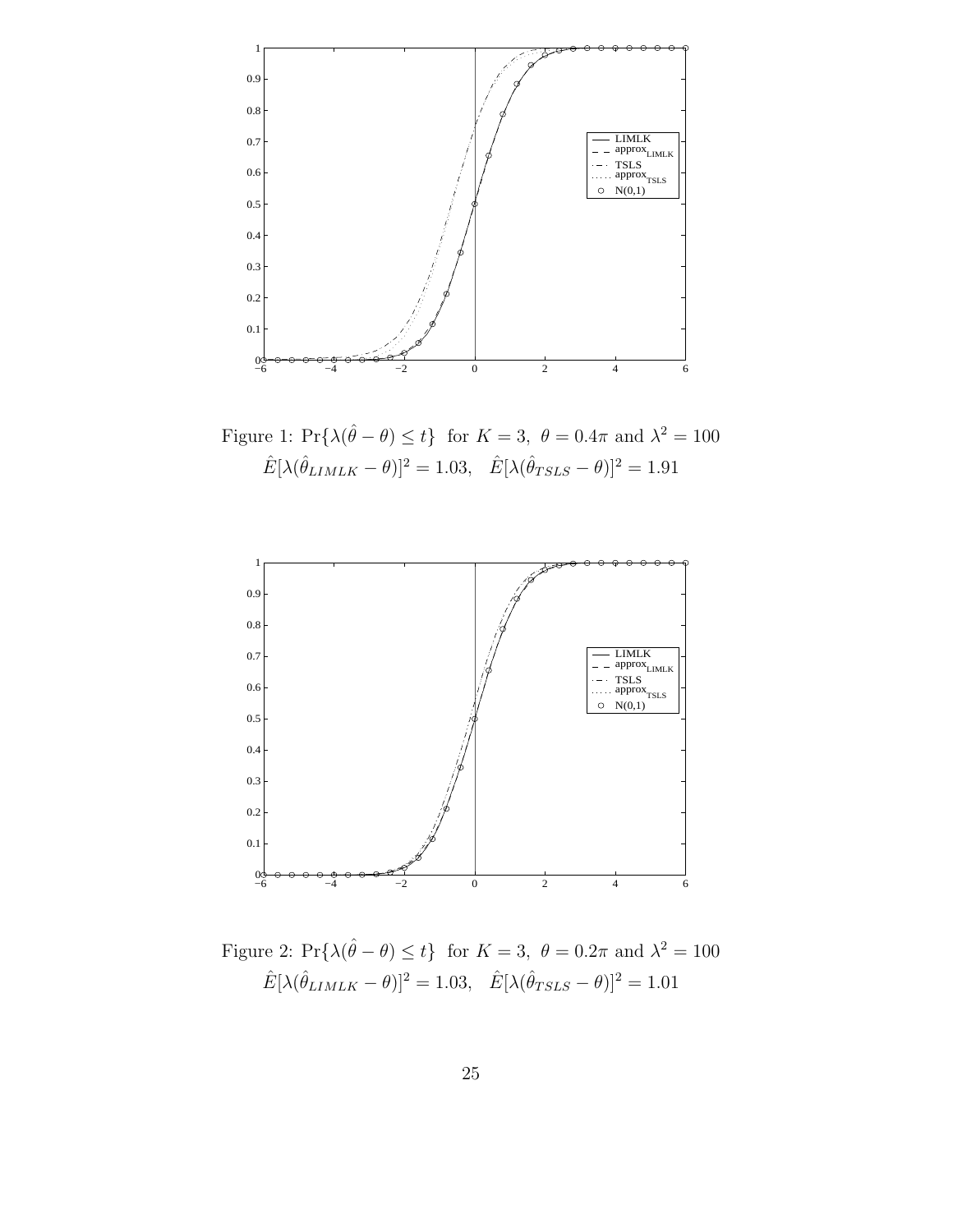

Figure 3:  $Pr{\{\lambda(\hat{\theta} - \theta) \leq t\}}$  for  $K = 3$ ,  $\theta = 0$  and  $\lambda^2 = 100$  $\hat{E}[\lambda(\hat{\theta}_{LIMLK} - \theta)]^2 = 1.03, \quad \hat{E}[\lambda(\hat{\theta}_{TSLS} - \theta)]^2 = 0.99$ 



Figure 4:  $Pr{\{\lambda(\hat{\theta} - \theta) \leq t\}}$  for  $K = 3$ ,  $\theta = 0.4\pi$  and  $\lambda^2 = 50$  $\hat{E}[\lambda(\hat{\theta}_{LIMLK} - \theta)]^2 = 1.05, \quad \hat{E}[\lambda(\hat{\theta}_{TSLS} - \theta)]^2 = 3.81$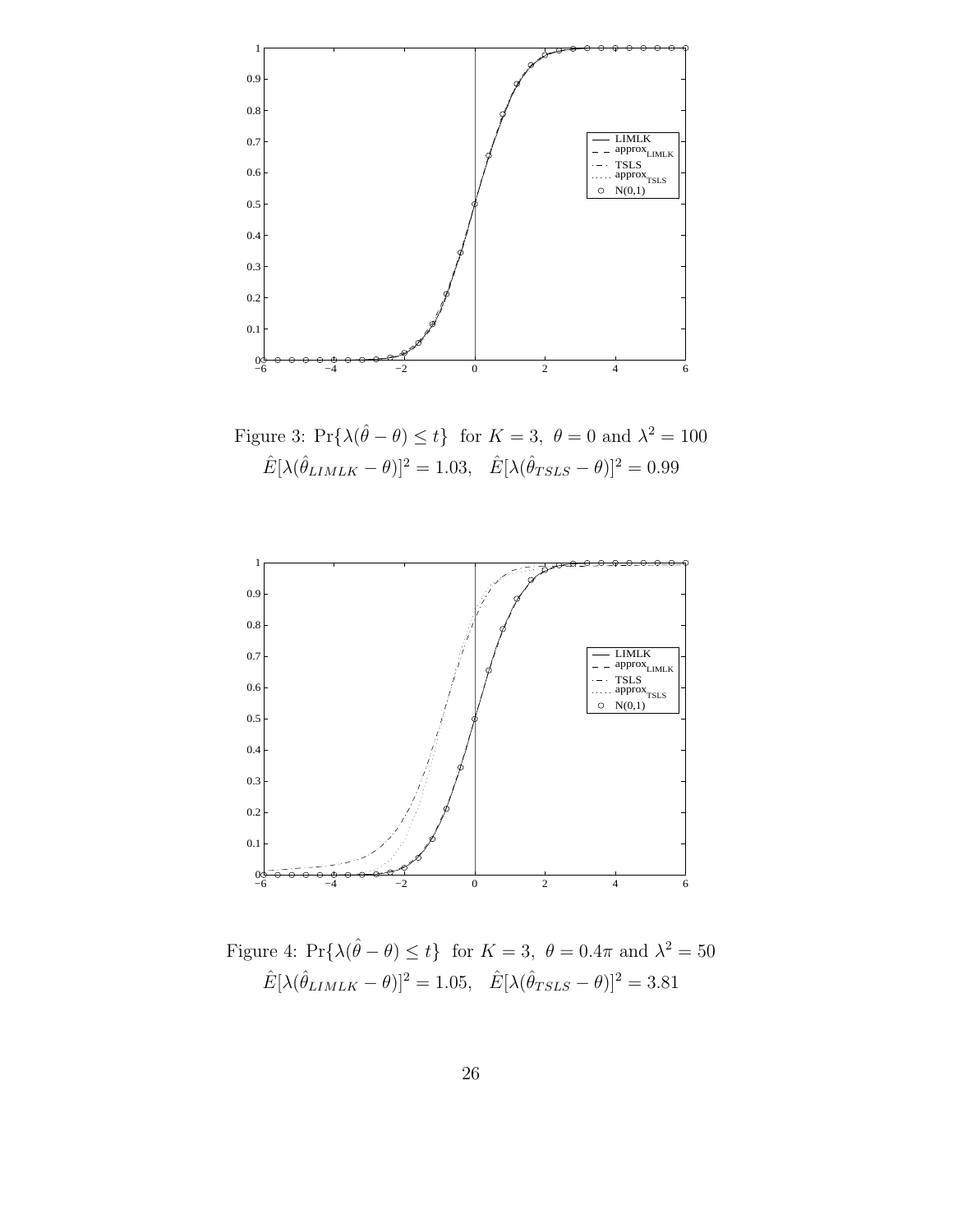

Figure 5:  $Pr{\{\lambda(\hat{\theta} - \theta) \leq t\}}$  for  $K = 3$ ,  $\theta = 0.2\pi$  and  $\lambda^2 = 50$  $\hat{E}[\lambda(\hat{\theta}_{LIMLK} - \theta)]^2 = 1.07, \quad \hat{E}[\lambda(\hat{\theta}_{TSLS} - \theta)]^2 = 1.03$ 



Figure 6:  $Pr{\{\lambda(\hat{\theta} - \theta) \leq t\}}$  for  $K = 3$ ,  $\theta = 0$  and  $\lambda^2 = 50$  $\hat{E}[\lambda(\hat{\theta}_{LIMLK}-\theta)]^2=1.045,~~\hat{E}[\lambda(\hat{\theta}_{TSLS}-\theta)]^2=0.955$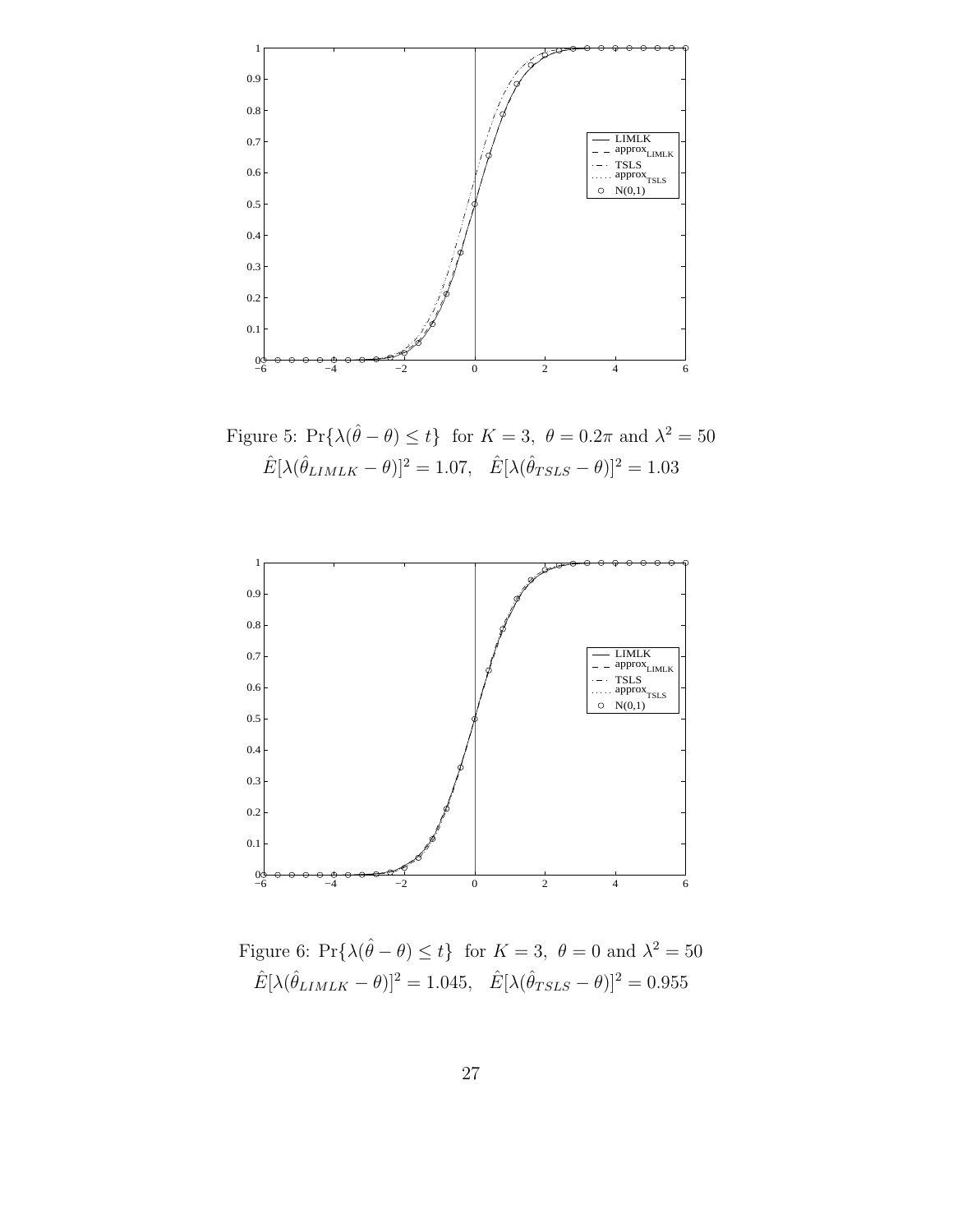

Figure 7:  $Pr{\{\lambda(\hat{\theta} - \theta) \leq t\}}$  for  $K = 30, \ \theta = 0.4\pi$  and  $\lambda^2 = 100$  $\hat{E}[\lambda(\hat{\theta}_{LIMLK} - \theta)]^2 = 1.31, \quad \hat{E}[\lambda(\hat{\theta}_{TSLS} - \theta)]^2 = 42.14$ 



Figure 8:  $Pr{\{\lambda(\hat{\theta} - \theta) \leq t\}}$  for  $K = 30, \ \theta = 0.2\pi$  and  $\lambda^2 = 100$  $\hat{E}[\lambda(\hat{\theta}_{LIMLK} - \theta)]^2 = 1.36, \quad \hat{E}[\lambda(\hat{\theta}_{TSLS} - \theta)]^2 = 3.61$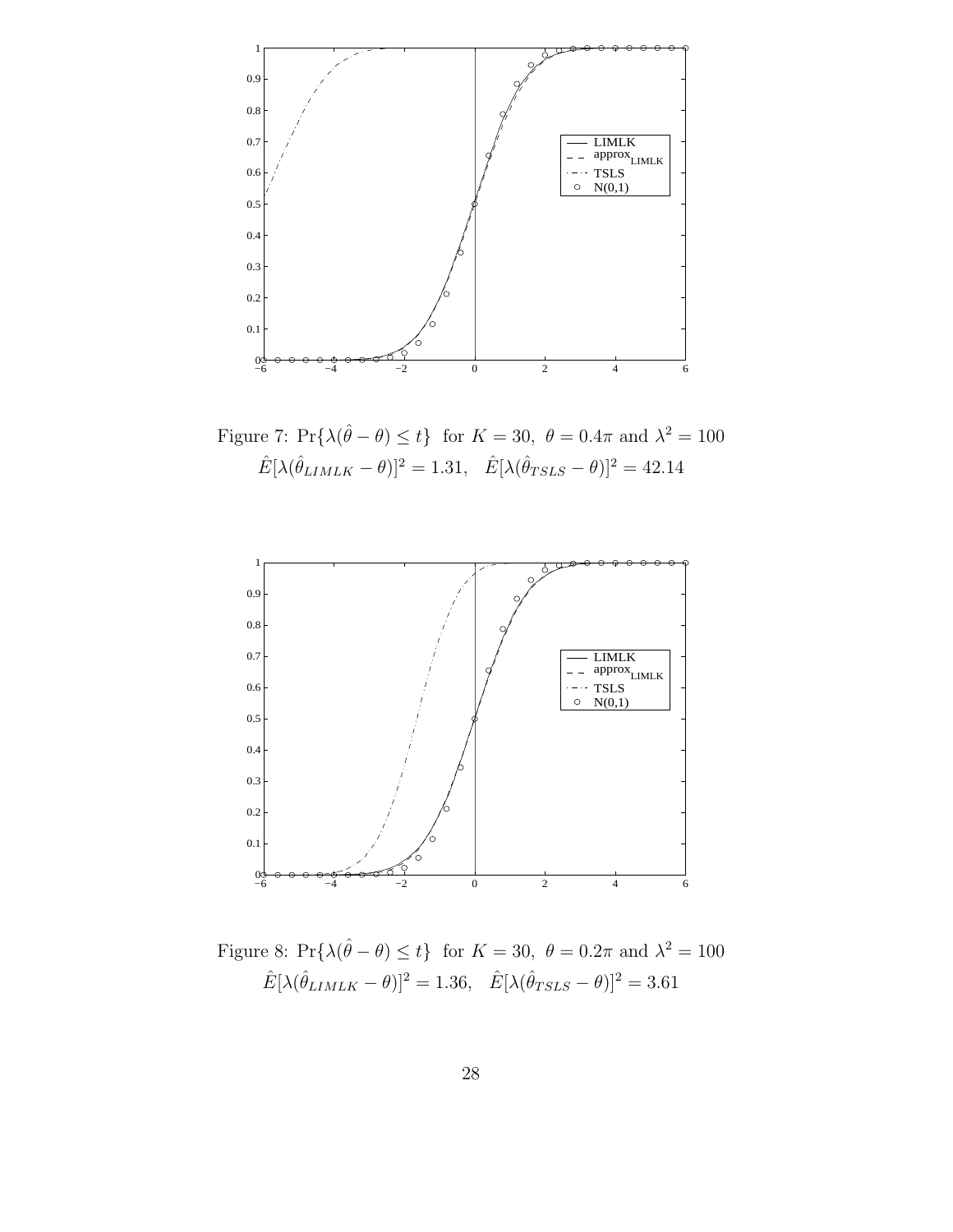

Figure 9:  $Pr{\{\lambda(\hat{\theta} - \theta) \leq t\}}$  for  $K = 30, \ \theta = 0$  and  $\lambda^2 = 100$  $\hat{E}[\lambda(\hat{\theta}_{LIMLK} - \theta)]^2 = 1.33, \quad \hat{E}[\lambda(\hat{\theta}_{TSLS} - \theta)]^2 = 0.77$ 



Figure 10:  $Pr{\{\lambda(\hat{\theta} - \theta) \leq t\}}$  for  $K = 30, \ \theta = 0.4\pi$  and  $\lambda^2 = 50$  $\hat{E}[\lambda(\hat{\theta}_{LIMLK}-\theta)]^2=1.78,~~\hat{E}[\lambda(\hat{\theta}_{TSLS}-\theta)]^2=40.12$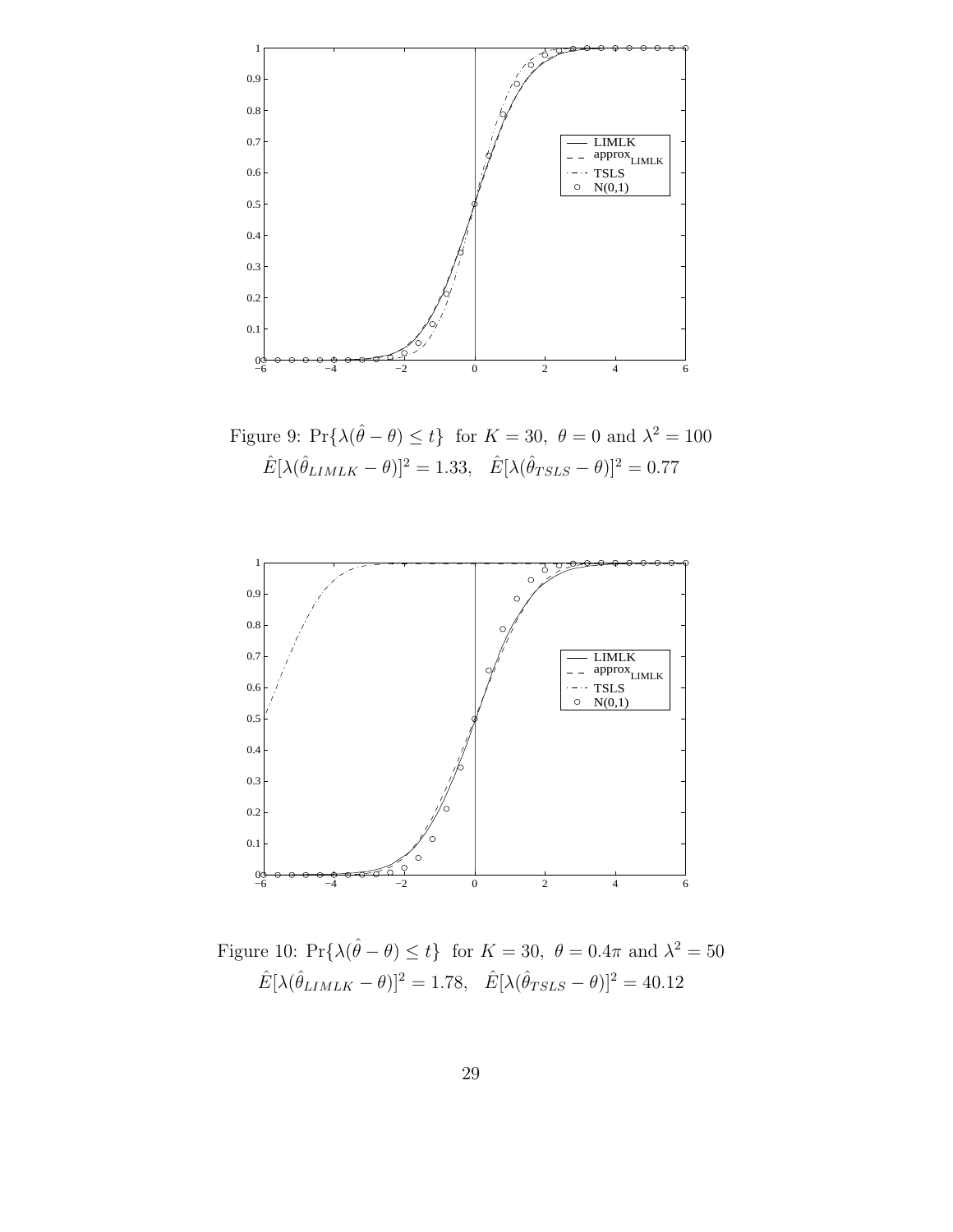

Figure 11:  $Pr{\{\lambda(\hat{\theta} - \theta) \leq t\}}$  for  $K = 30, \ \theta = 0.2\pi$  and  $\lambda^2 = 50$  $\hat{E}[\lambda(\hat{\theta}_{LIMLK} - \theta)]^2 = 1.78, \quad \hat{E}[\lambda(\hat{\theta}_{TSLS} - \theta)]^2 = 4.22$ 



Figure 12:  $Pr{\{\lambda(\hat{\theta} - \theta) \leq t\}}$  for  $K = 30, \ \theta = 0$  and  $\lambda^2 = 50$  $\hat{E}[\lambda(\hat{\theta}_{LIMLK} - \theta)]^2 = 1.77, \quad \hat{E}[\lambda(\hat{\theta}_{TSLS} - \theta)]^2 = 0.63$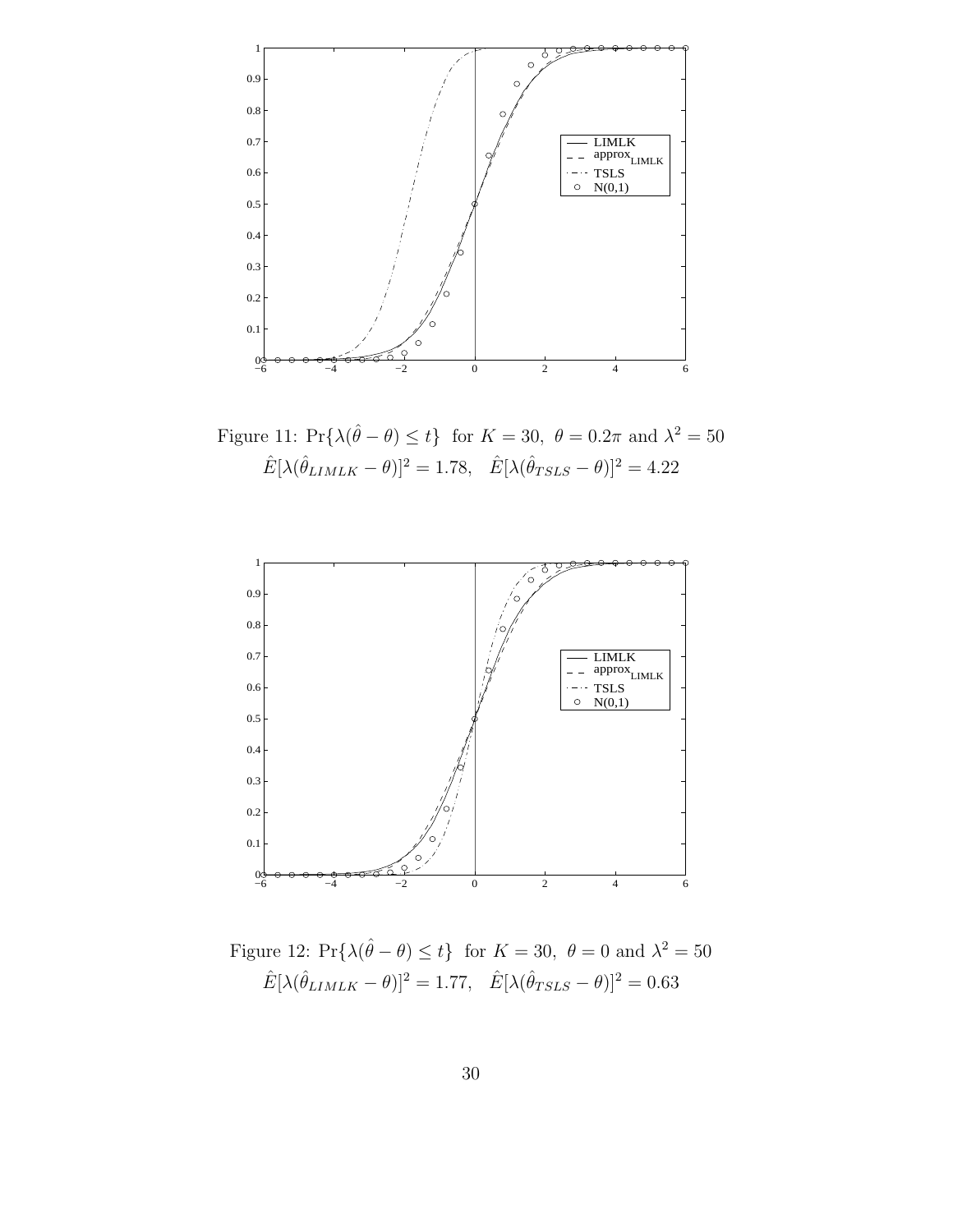

Figure 13:  $Pr{\{\lambda(\hat{\theta} - \theta) \leq t\}}$  for  $K = 3$ ,  $\theta = 0.4\pi$  and  $\lambda^2 = 10$  $\hat{E}[\lambda(\hat{\theta}_{LIMLK}-\theta)]^2=1.56,~~\hat{E}[\lambda(\hat{\theta}_{TSLS}-\theta)]^2=5.38$ 



Figure 14:  $Pr{\{\lambda(\hat{\theta} - \theta) \leq t\}}$  for  $K = 3$ ,  $\theta = 0.2\pi$  and  $\lambda^2 = 10$  $\hat{E}[\lambda(\hat{\theta}_{LIMLK} - \theta)]^2 = 1.58, \quad \hat{E}[\lambda(\hat{\theta}_{TSLS} - \theta)]^2 = 1.22$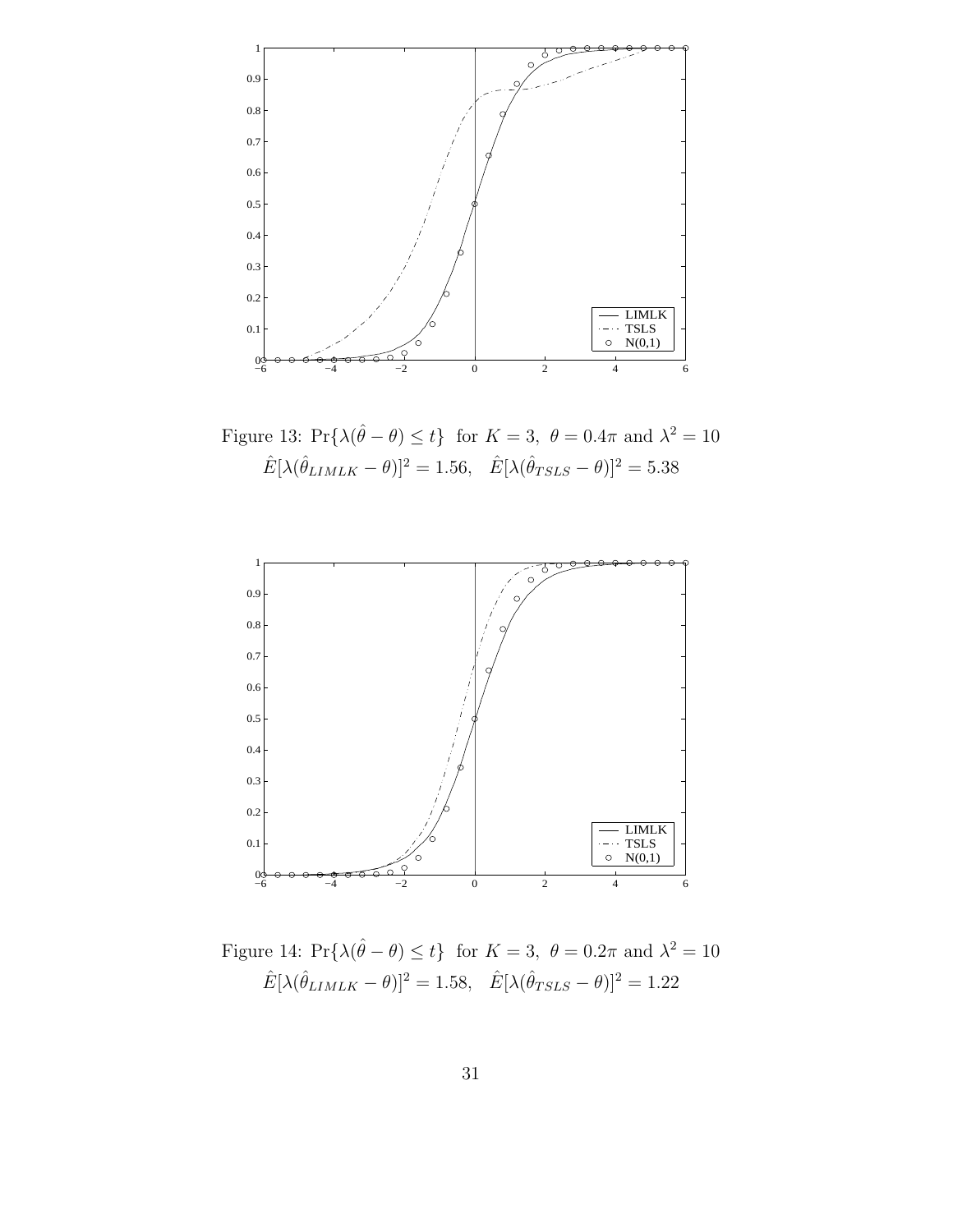

Figure 15:  $Pr{\{\lambda(\hat{\theta} - \theta) \leq t\}}$  for  $K = 3$ ,  $\theta = 0$  and  $\lambda^2 = 10$  $\hat{E}[\lambda(\hat{\theta}_{LIMLK} - \theta)]^2 = 1.57, \quad \hat{E}[\lambda(\hat{\theta}_{TSLS} - \theta)]^2 = 0.88$ 



Figure 16: Pr{ $\lambda(\hat{\theta} - \theta) \le t$ } for  $K = 30$ ,  $\theta = 0.4\pi$  and  $\lambda^2 = 10$  $\hat{E}[\lambda(\hat{\theta}_{LIMLK} - \theta)]^2 = 4.06, \quad \hat{E}[\lambda(\hat{\theta}_{TSLS} - \theta)]^2 = 13.9$